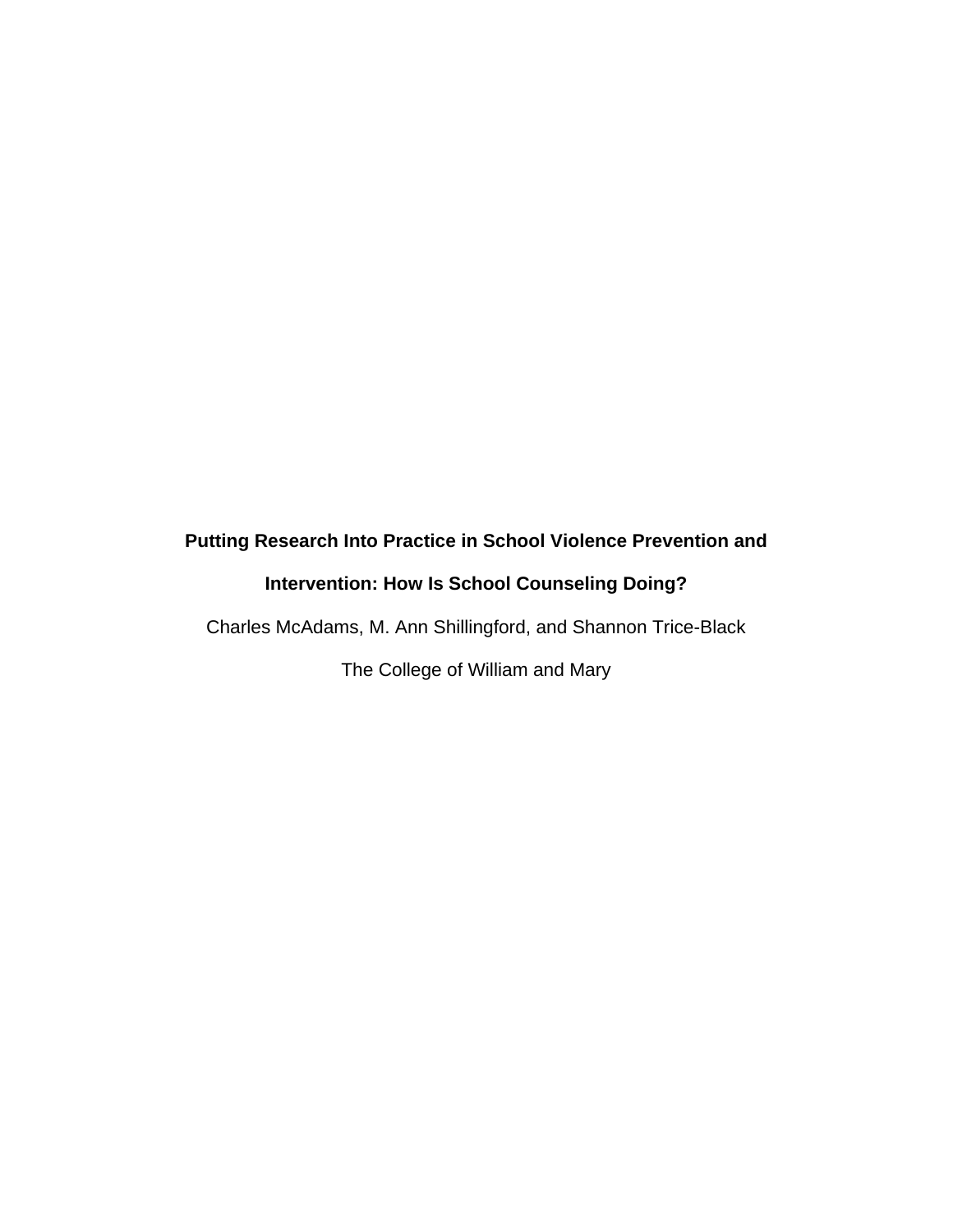# **Abstract**

This article reports the findings of a national survey of practicing school counselors regarding their knowledge of current research in school violence prevention and intervention. The authors describe four active areas of youth violence research over the past two decades and present findings that suggest that a potentially dangerous gap may exist between research advances and their incorporation into the day-to-day practice of school counselors in the United States. Implications of the findings are considered along with strategies for bridging the research-to-practice gap as recommended by the school counselors themselves.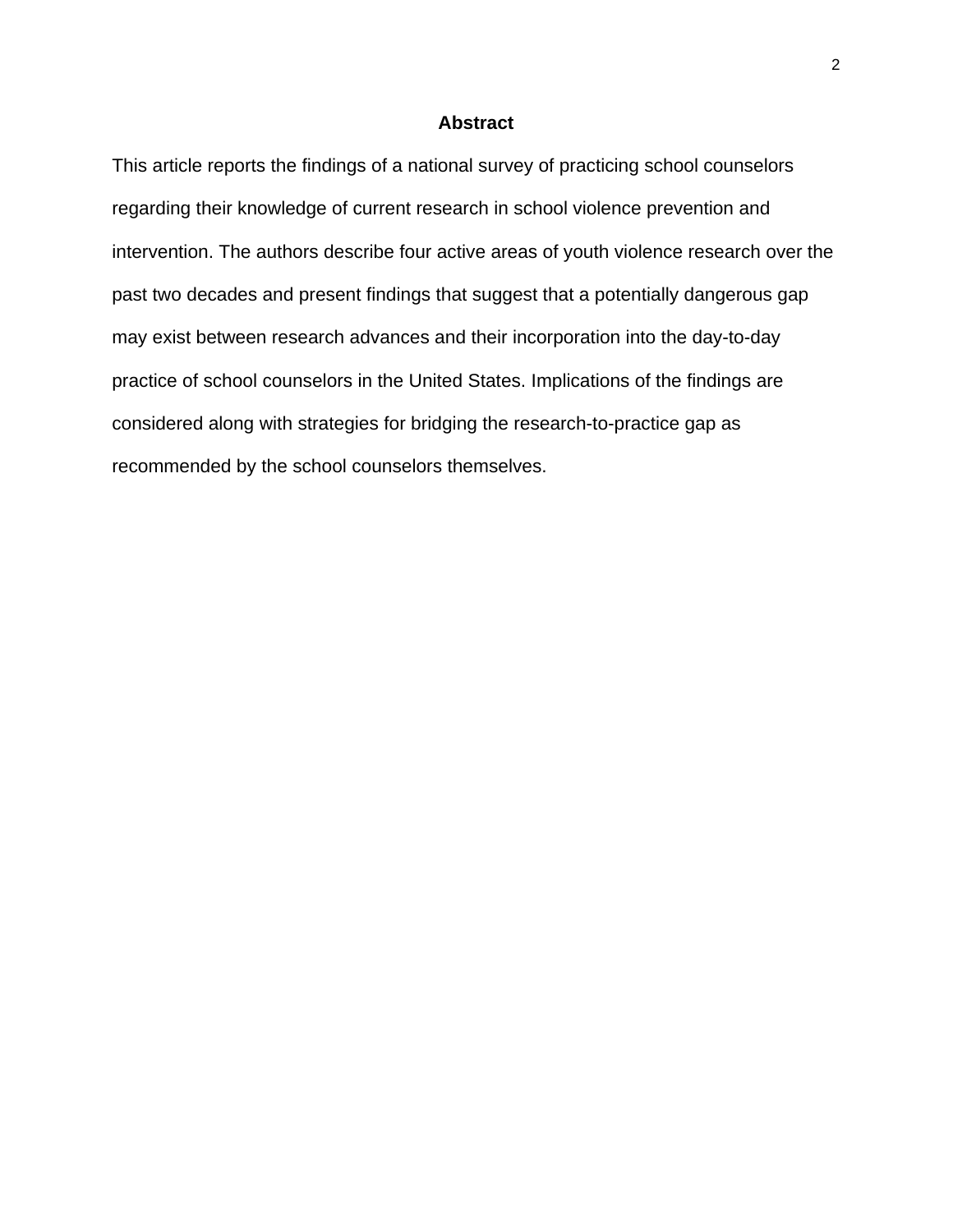# **Putting Research Into Practice in School Violence Prevention and Intervention: How Is School Counseling Doing?**

During a series of recent state and regional conference workshops for school counselors on the subject of school violence, the first author of this article conducted informal surveys of workshop participants to assess their familiarity with several important advances in the youth violence knowledge base that have occurred over the past twenty years. In every case, only a small percentage of the workshop participants were familiar with the advances that, based on their prevalence in the professional literature, have become common knowledge among youth violence researchers. This raised the question as to whether these "straw poll" survey findings were incidental or whether they reflected a more widespread and potentially problematic disconnect between school violence research and practice. An answer to that question was sought in this study.

# **Two Decades of Research**

During the past two decades, significant strides have been made in understanding and addressing student violence in school. Associations have been established between various types, patterns, ecological/family antecedents of youth aggression and safe/effective counseling approaches to its prevention and intervention.

#### **Types: Reactive and Proactive Aggression**

Research has shown that youth aggression is not a single phenomenon and that it can be classified into distinct types as determined by an aggressor's motivation and behavioral response. Hunt (1993) identified five types of aggression (over-aroused, impulsive, affective, predatory, and instrumental) that are more commonly grouped into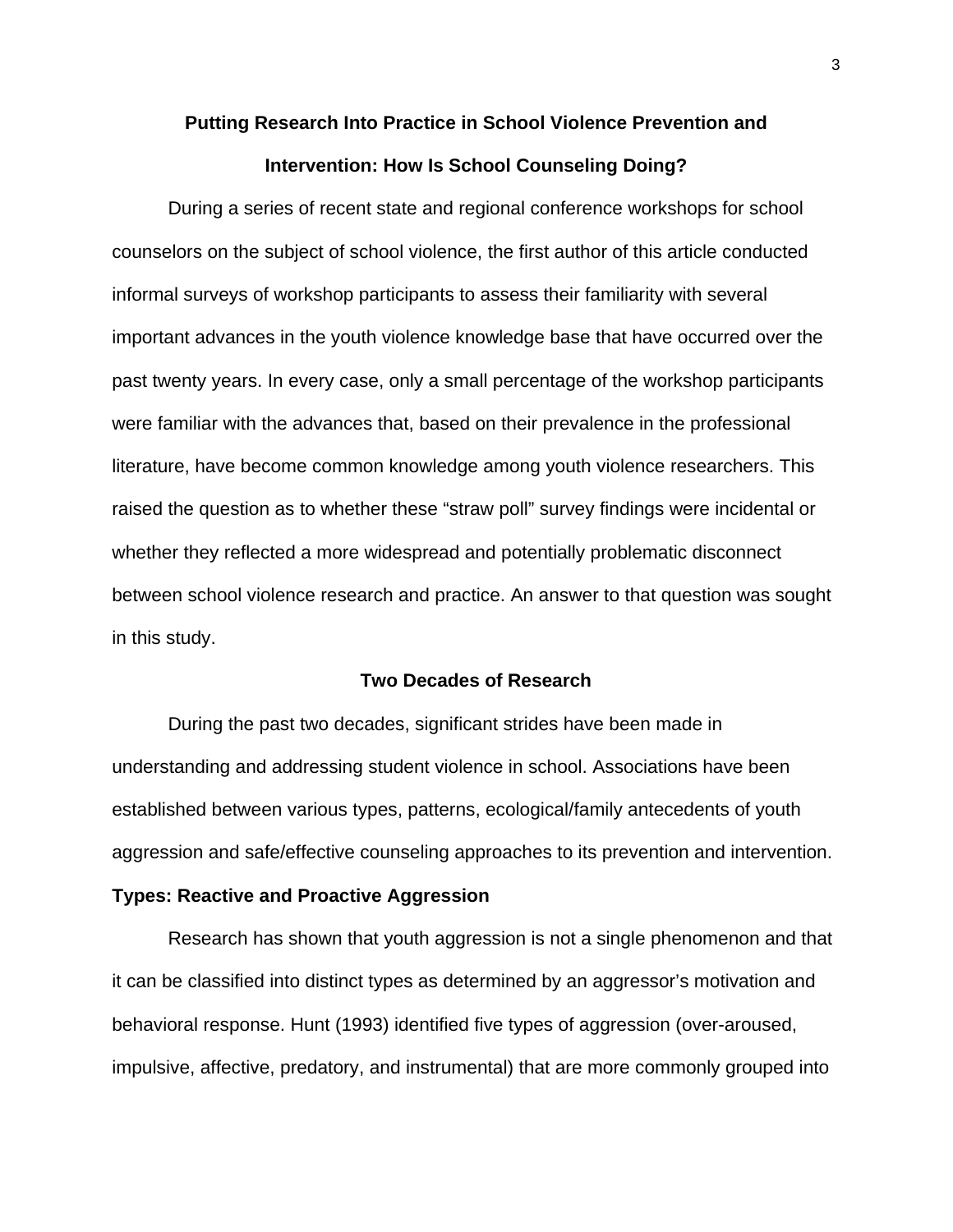two primary categories of reactive and proactive aggression as previously introduced by Dodge and Coie (1987). Reactive aggression is characterized as a hot-blooded, automatic, defensive response to an immediate and often misperceived threat, whereas proactive aggression is described as a highly organized, calculated and premeditated tool that is applied for the aggressor's personal gain and satisfaction (Dodge, Lochman, Harmish, Bates, & Petit, 1997). Reactive aggressors act impulsively to protect themselves from others, while proactive aggressors act strategically to assert control over others, and these differences in motivation for the two forms of aggression have shown to require corresponding differences in prevention and intervention approaches. Reactive aggressors appear to respond best to counseling approaches affording them opportunities to build self-esteem, thereby reducing their tendency to feel threatened and overreact defensively in day-to-day interactions with others (Sterba & Davis, 1999). Proactive aggressors respond most effectively to counseling approaches that eliminate (through consequences) the personal gain they receive from their appetitive behavior toward others and promote their interaction with others according to acceptable social rules (Brown & Parsons, 1998). Given the distinctly different motivations and needs of reactive and proactive aggressors, prescribed counseling interventions for the two do not appear to be interchangeable; it seems that unless the form of intervention applied is appropriately matched to the type of aggression observed, treatment outcome is at risk of being ineffective and even counterproductive (McAdams & Lambie, 2003).

#### **Patterns: The Cycle of Aggression**

We now know that incidences of reactive aggression do not typically occur as spontaneous events but, instead, occur in a cyclical pattern of events involving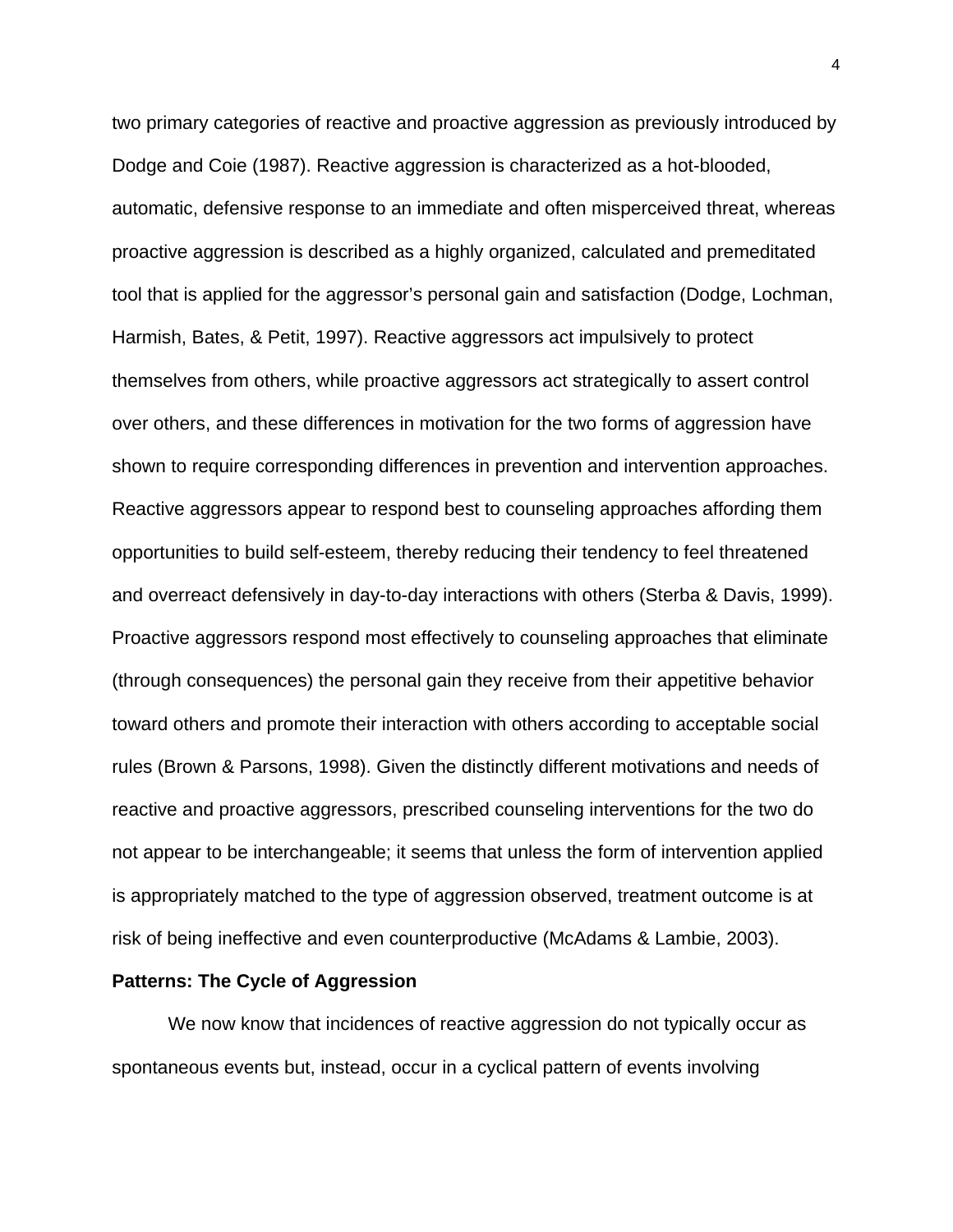progressive stages of emotional escalation (Walker, Colvin & Ramsey, 1995). Violent episodes that appeared to have come without warning may actually have had early warning signals if observers had been trained to recognize the various stages in this "cycle of aggression" (Walker, Colvin & Ramsey, p. 164). The cycle begins with an individual in the "triggering" stage struggling to manage a rising but as yet unspecified anxiety as observed through some change from usual or baseline behavior. Unable to resolve the growing anxiety at this stage, the second or "escalation" stage is entered in which the inner anxiety is externalized through overreaction to some normally routine stressor. At the point that verbally or physically aggressive behaviors are incorporated in this escalation, the third or "crisis" stage is entered in which the deliberate violation of behavioral limits may be seen as a primitive plea for external intervention (Star, 1984). Intervention and/or physical fatigue eventually lead to the fourth stage of "recovery," in which there is a progressive decline in the physical crisis stage symptoms, leading ultimately to the "post-crisis" stage where emotional arousal has given way to remorse and self-reproach. Counseling approaches at each of the triggering, escalation and post-crisis stages of the aggression cycle have shown to be effective at diffusing immediate crises and preventing future ones, whereas counseling approaches for individuals at the crisis and recovery stages have proven to be ineffective and potentially dangerous, as they can further fuel the aggressor's anxiety and its associated crisis behavior. At these stages, counseling and problem solving must give way to firm direction and attention to safety.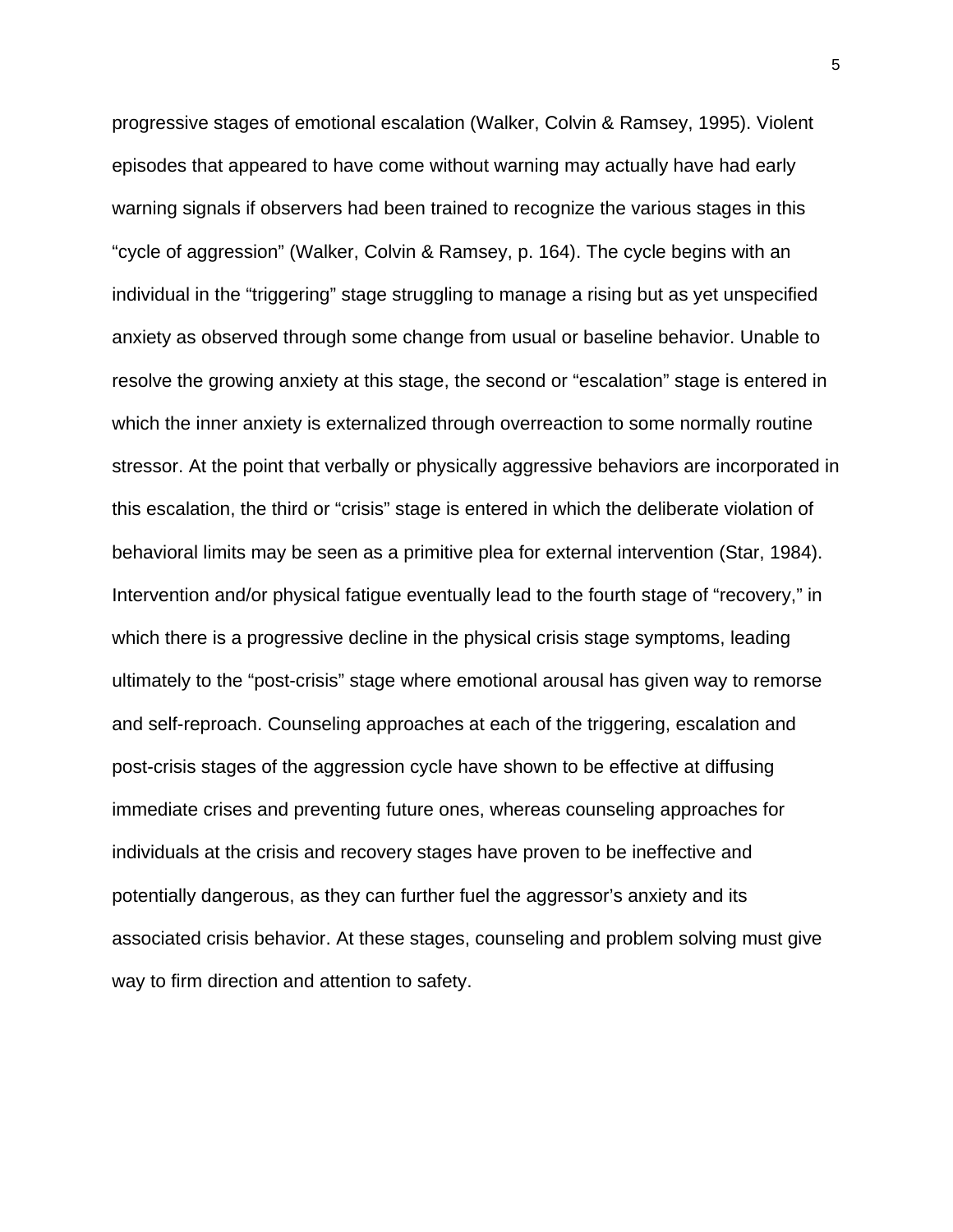## **Ecological Antecedents of Aggression**

It is now clear that the antecedents of youth aggression extend beyond the aggressor alone. Years of research efforts to identify a particular physical characteristic, personality type or mental health diagnosis in youth that can reliably predict their aggression have been inconclusive (Farrell et al., 2006; Quinsey, Harris, Rice & Cormier, 1998). For every study suggesting the predictive validity of an individual characteristic, there is another that would seem to dispute it. Consequently, studies of youth aggression as purely an individual phenomenon have given way to investigations of youth aggression as an "ecological" phenomenon having origins in the relationship between individuals and their environment (Goldstein, 1994; McAdams & Foster, 1999). An ecological model of school aggression posits that its source lies in the interaction between student variables and variables present in the school's setting, personnel and organizational culture. Variables among students include the unique propensities for reactive or proactive forms of aggression that they bring to school. Variables in the school setting include the presence or absence of factors in the setting that maximize safety and security for potential reactive aggressors and that minimize benefits and gains (of aggression) for potential proactive aggressors. Variables among school personnel include their abilities to recognize predispositions for reactive and proactive aggression in students and to provide a setting that is conducive to addressing them. Finally, variables in the school organization include the degrees to which violence prevention and intervention are considerations in the establishment of school policies and in the pre-service and in-service preparation of all school personnel. In the absence of reliable predictors of school violence, the assessment of violence risk becomes a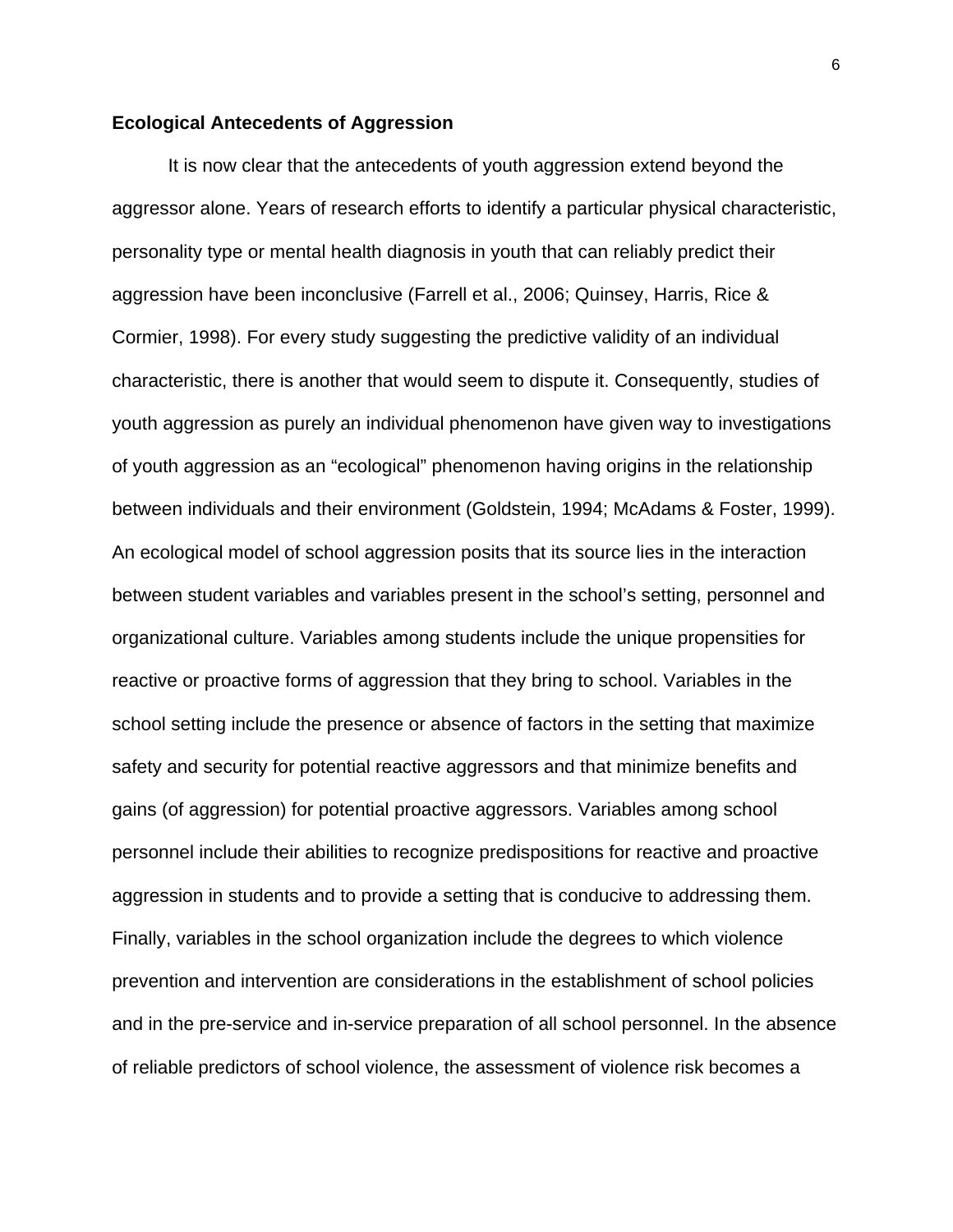necessary alternative (Dawes & Van der Merwe, 2007). Current knowledge suggests that a comprehensive approach to violence risk assessment and management in schools that takes ecological variables into consideration may be essential to safety and effective outcome in these tasks.

### **Structural Family Antecedents of Aggression**

Of all the environmental factors influencing a child's development, family structure appears to play the most pivotal role in determining whether or not a child assumes an aggressive or non-aggressive course of behavior (Paylo, 2005). Family "structure" refers to recurring interaction patterns within a family that define how family members relate to one another and the outside world as evidenced in three structural elements: *hierarchy, boundaries* and *alignments* (Becvar & Becvar, 2006). Hierarchy refers to the power or leadership structure within a family. Faulty hierarchy exists when parents fail to assume primary leadership in family decisions and the care of children (Kilpatrick & Holland, 2006). Without appropriate parental modeling, direction and support in their assessments of day-to-day challenges, children of families with weak hierarchical structure are at increased risk of inaccurate assessments and excessive (including violent) responses to mis-perceived threats (McAdams et al., 2009). Family boundaries are the unspoken rules that regulate the amount of communication that occurs within families and between families and the outside world (Kilpatrick & Holland). Families whose boundaries are closed and impermeable are unable to adapt to change soon find their interests to be in conflict with those of an ever-changing environment (i.e., school and community). Children in these families are predisposed to consider aggressive behavior as one means of surviving in a world they have been taught is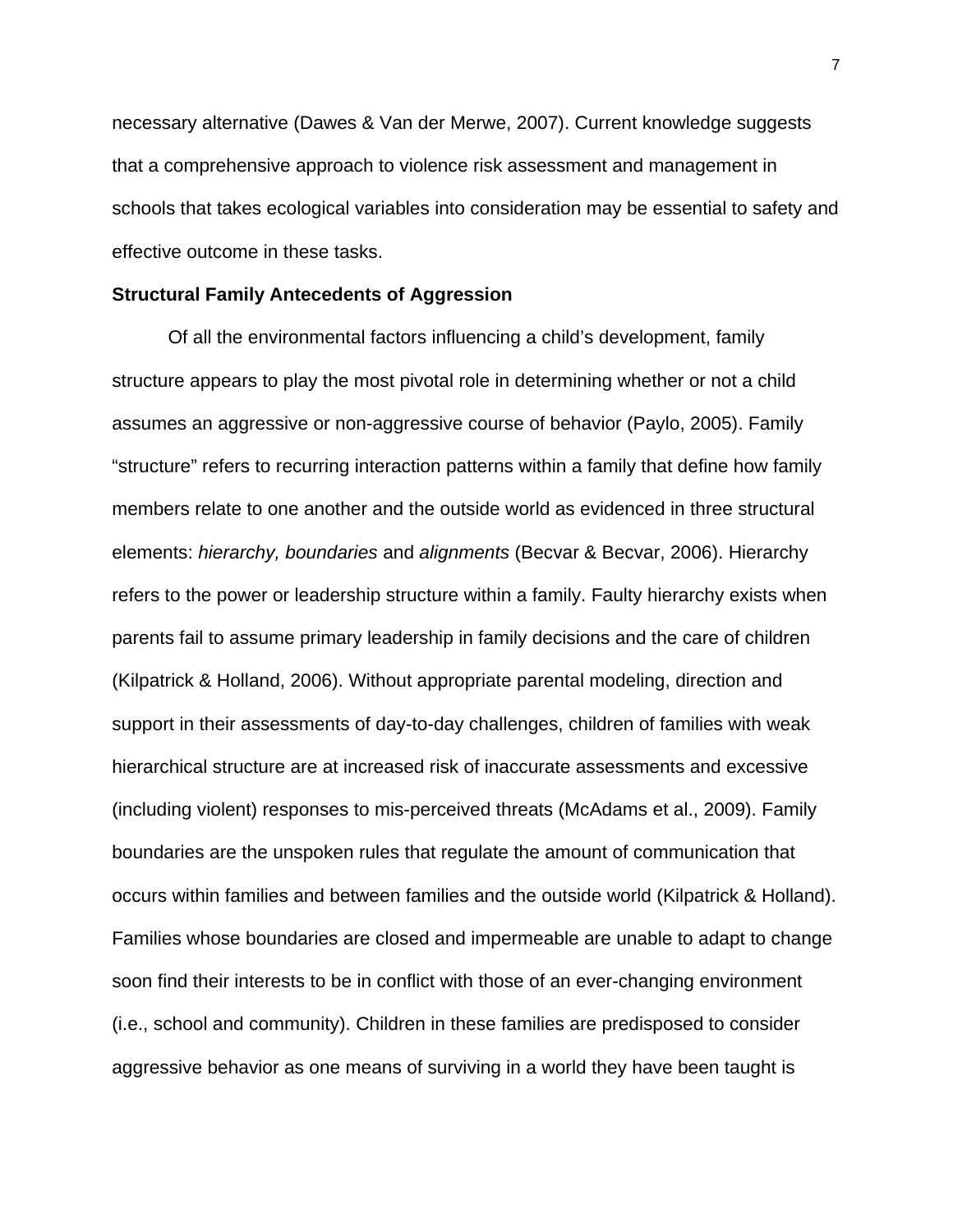always "out to get them" (McAdams et al.). Alignments refer to the necessary bonds that are formed among family members to achieve basic family tasks. There can be a variety of alignments among various members of a family, but a secure parent-child alignment appears to be essential. It is through a secure alignment with parents that children formulate their own notions about appropriate adult respect, intimacy, and problem resolution. When alignment in parenting is disrupted by serious spousal turmoil, children are at increased risk for violent behavior. In particular, children who witness threats and acts of violence by their parents and between their parents are the most likely to become violent themselves (Erdiller, 2003). The established influence of family dynamics on violent behavior in youth explains why efforts to describe, predict, and address youth school violence on the basis of personality or character traits alone have proven ineffective (Quinsey, Harris, Rice, & Cormier, 2006). School-based interventions that strengthen positive family involvement appear to be necessary in order to adequately address the unmet mental health needs of violent and potentially violent students (Epstein, 2001).

# **Research to Practice?**

As illustrated above, the past twenty years of academic research have resulted in a substantial body of knowledge about youth violence antecedents and predispositions that can help school counselors to optimize risk assessment, increase safety through advance risk management, and facilitate earlier and more comprehensive prevention and clinical intervention. However, it has been suggested that a sizeable gap exists generally between counseling research and practice, and especially the practice of masters-level counselors (Lambert, Garfield & Bergin, 2003). As explanation,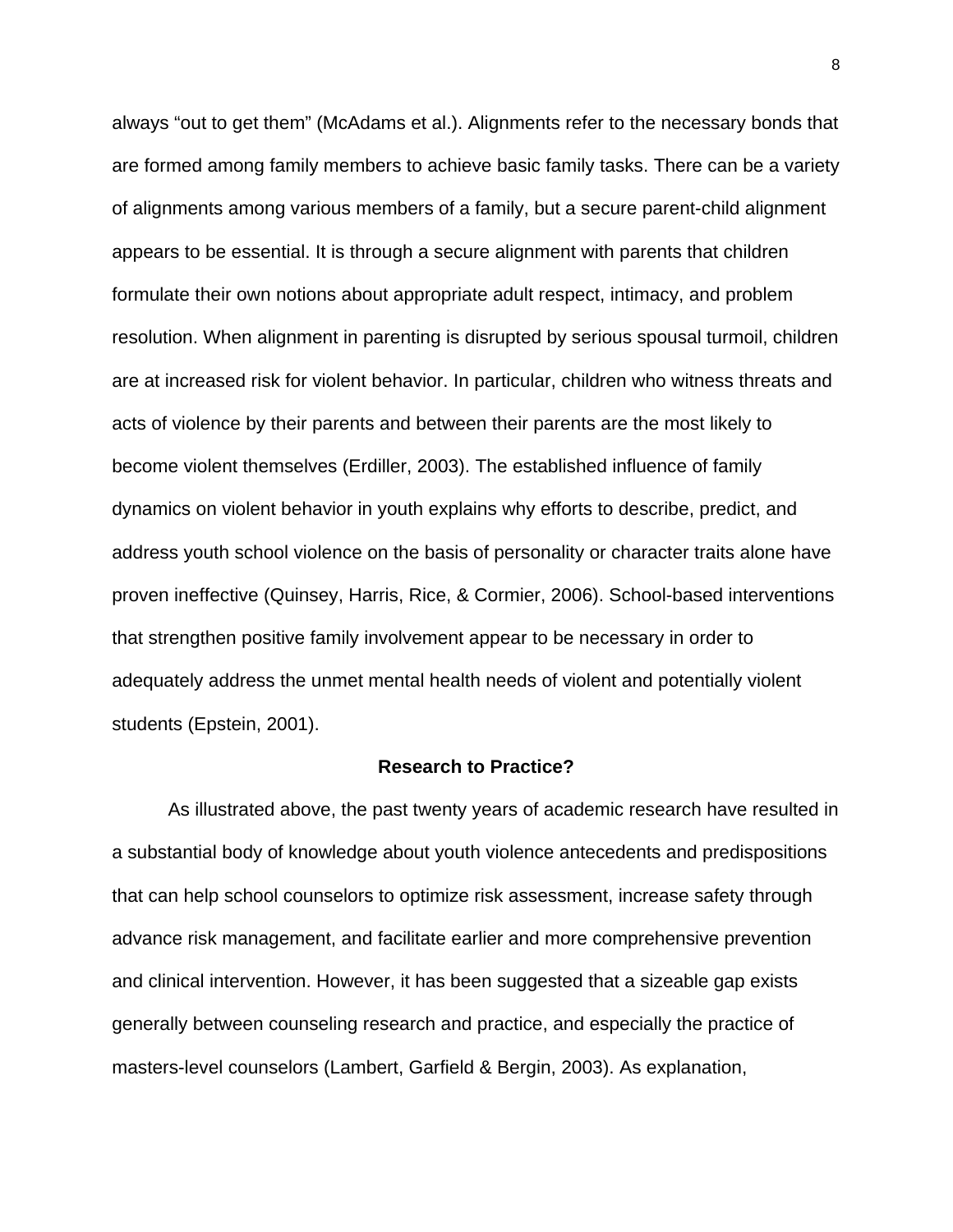proponents of this view suggest that masters-level counselors tend to view empirical research as abstract and over-generalized, costly and time consuming, better suited for doctoral-level counselors, and often out of touch with real experience and intuition (King & Otis, 2004). Whereas doctoral-level counselors are more likely to appreciate the research process, they also tend to view it as the domain of counselor education rather than clinical practice. The utility of the school violence research is called into question if research findings are not being consistently and effectively disseminated to school counselors and integrated into their work. Further, school counselors assume unnecessary risks when they attempt to work with aggressive students without the most current knowledge of how to safely do so. The goal of this study was to examine the degree to which a suspected and potentially dangerous gap currently exists between the research advances in school violence prevention and intervention and their incorporation into the day-to-day practice of school counselors in the United States. It also sought to identify strategies for bridging this gap as recommended by the school counselors themselves.

# **Method**

#### **Participants**

The target population for the study was practicing school counselors in the United States. The target participant sample for the study included 900 practicing school counselors from elementary schools, middle schools and high schools across the country (approximately 300 from each setting). The target sample size was determined on the basis that an anticipated 40 percent return rate (typical for survey research) would yield a final sample that would be large enough to ensure sufficient geographical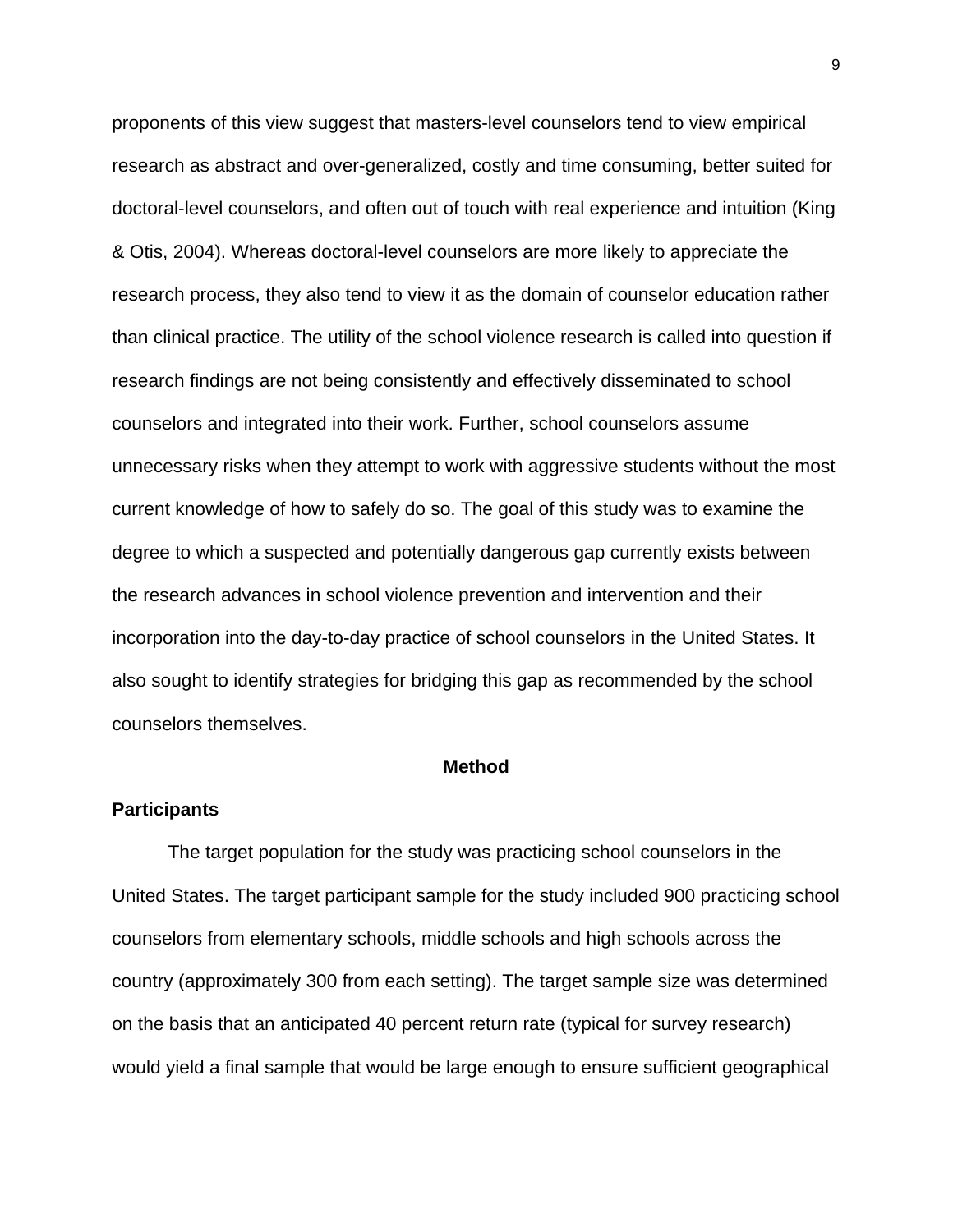representation and meaningful statistical analysis. Targeted participants were selected through systematic sampling (every Nth listing) of the 7,909 school counselors listed in the directory of The American School Counselor Association.

# **Procedure**

A survey entitled the *Student Violence Experience and Understanding Questionnaire* was forwarded electronically to each of the individuals in the target sample with instructions for its subsequent completion and electronic return. Follow-up requests for participation were forwarded at two-weeks and one month after the initial distribution. The author-developed survey sought information about the participants in four topic areas: (a) their demographic profile, (b) their personal experiences with school violence and views regarding trends in its frequency and seriousness, (c) their level and source of knowledge about four specific aspects of youth aggression research, and (d) their recommendations for means improving school counselor readiness to address school violence. Requested demographic information included participants' gender, race, state of residence, level of education and length of tenure as a school counselor as well as their respective school's grade level, setting (urban, rural, suburban), size and public-private status.

To determine the scope of their personal exposure to school violence, participants were asked to provide the approximate number of violent incidents that had occurred at their school during the past full academic year. Regarding their views on school violence, the participants were asked to assess the seriousness of student violence at their school as well as trends, if any, in its frequency and severity.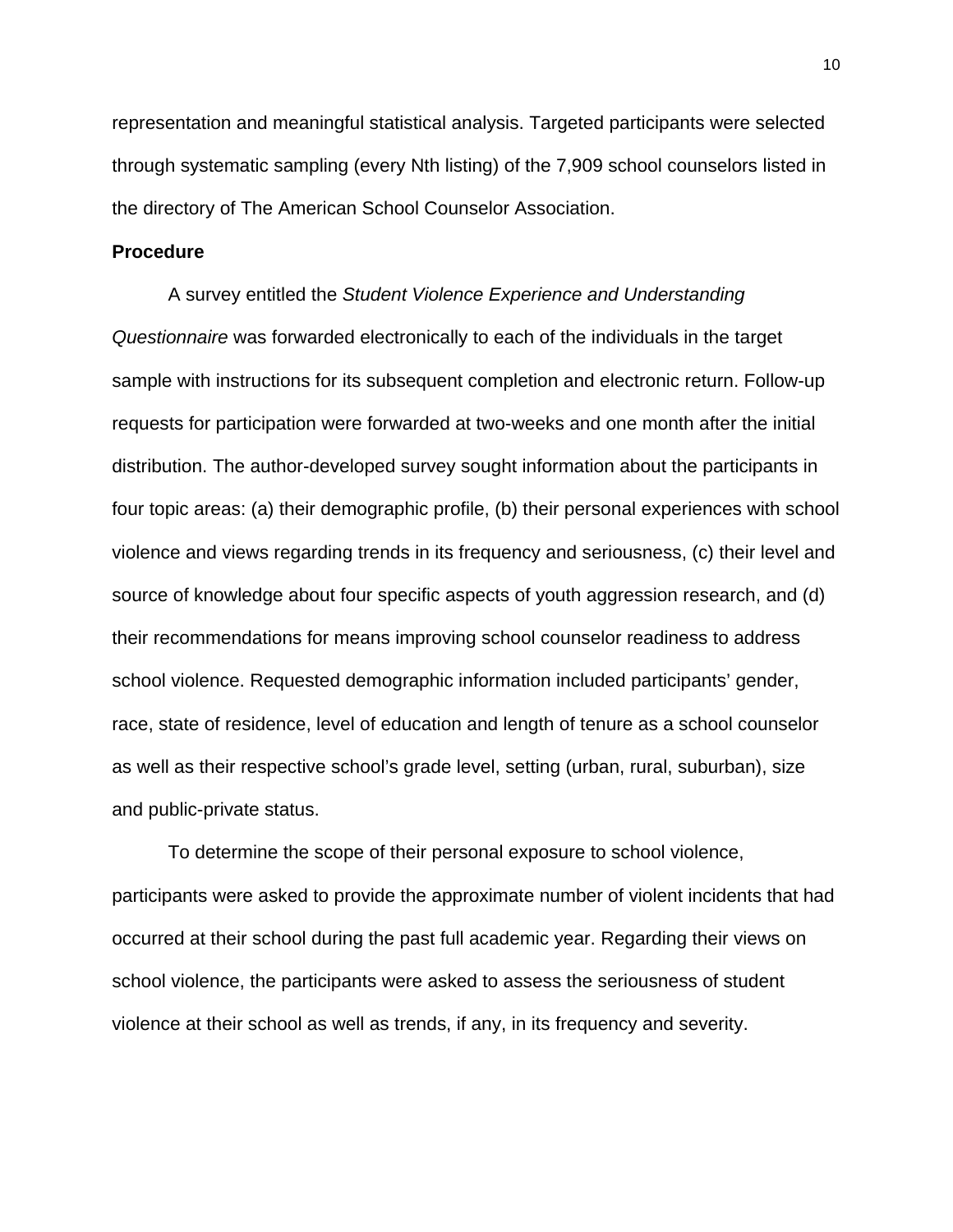To assess knowledge of school violence research, participants were provided with a brief descriptor of reactive and proactive aggression, the cycle of aggression, the ecological antecedents of aggression and the structural family antecedents of aggression (Table 1). For each, they were first asked to rate their level of knowledge as: (a) Working Knowledge (clearly understood and incorporated into work), (b) General Knowledge (some familiarity without working knowledge), or (c) No Knowledge (no previous familiarity with the concept). They then identified the primary source of their knowledge as stemming from one of the following: (a) their graduate education, (b) specialized training, (c) personal reading, (d) on-the-job experience (e) the questionnaire itself or (f) another source not listed.

#### **Table 1**

#### *Research Topics and Survey Descriptors*

| <b>Topic</b> |                                                          | <b>Descriptor</b>                                                                                                                                                                                                                                                                                                                                                                            |  |  |
|--------------|----------------------------------------------------------|----------------------------------------------------------------------------------------------------------------------------------------------------------------------------------------------------------------------------------------------------------------------------------------------------------------------------------------------------------------------------------------------|--|--|
| 1.           | Reactive &<br><b>Proactive</b><br>Aggression             | Research has established that two different types of aggression,<br>Reactive Aggression and Proactive Aggression, underlie most youth<br>violence, with each type having distinctive characteristics and requiring<br>its own distinct methods of prevention and intervention.                                                                                                               |  |  |
| 2.           | The Cycle of<br>Aggression                               | Research has established that the majority of youth violence occurs<br>not as a single event but rather, as a sequence or cycle of escalating<br>events, each of which has distinctive symptoms and requires distinctive<br>forms of intervention.                                                                                                                                           |  |  |
| 3.           | Ecological<br>Antecedents of<br>Aggression               | Sources of school violence have been found to lie in each of four<br>interdependent or "ecological" quadrants of a school environment: (a)<br>the physical setting, (b) the school personnel, (c) the students, (d) and<br>the administrative structure, each of which requires distinct prevention<br>and intervention methods.                                                             |  |  |
| 4.           | <b>Structural Family</b><br>Antecedents of<br>Aggression | Links have been found between specific dysfunctional family structures<br>and violence in children. Knowledge of these structural deficits can<br>inform school counselors of circumstances present in students' family<br>lives that could predispose them toward violent behavior, and offers<br>distinct pathways toward more timely and accurate intervention with at-<br>risk students. |  |  |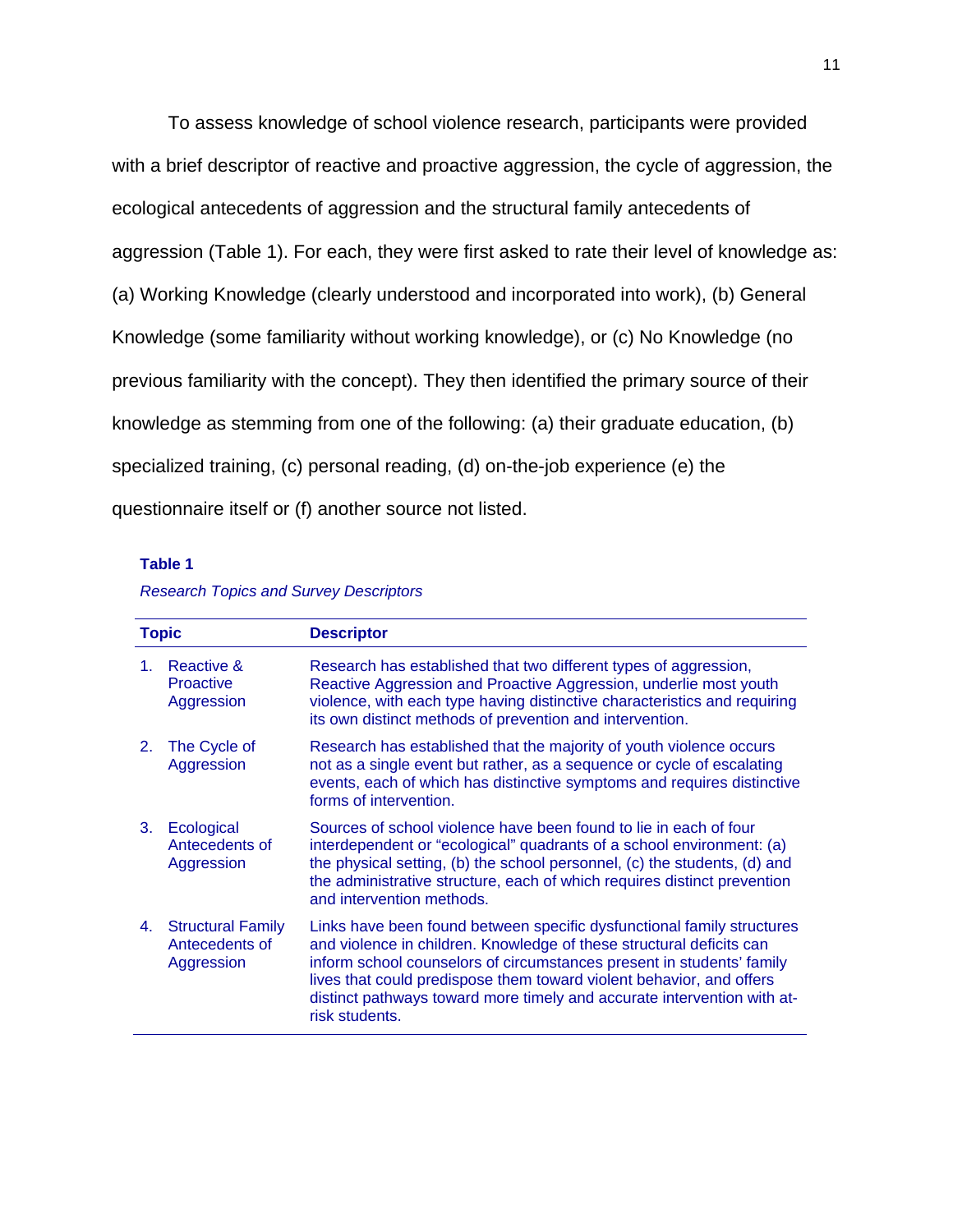In the final section of the survey, participants were asked first to identify what they felt *should* be a school counselor's primary resource for knowledge about school violence prevention and intervention. They were then encouraged to offer their personal recommendations for expanding this and other information resources for school counselors on work with violent and potentially violent students and to offer any other comments on this topic that had not otherwise been addressed in the survey.

A pilot administration of the *Student Violence Experience and Understanding Questionnaire* was conducted with 10 counselors (school and mental health) to ensure that its requested content was clear and meaningful. Analysis of this pilot administration resulted in revision to the final survey with regard to both its requested content and question structure.

## **Analysis**

Survey data was analyzed using both quantitative and qualitative research methodologies. Using descriptive analysis, participants' responses to multiple choice survey questions were grouped according to their frequencies and then ranked by percentile. This produced a statistical profile of responses from which general participant characteristics and preferences could be determined on the basis of their achieving a simple majority (>50%). Analysis of variance (ANOVA) was applied to detect possible differences among counselors' reported levels and sources of knowledge on the basis grade level. Finally, participants' narrative comments were subjected to exploratory conceptual analysis involving three levels of data coding as described by Hahn (2008).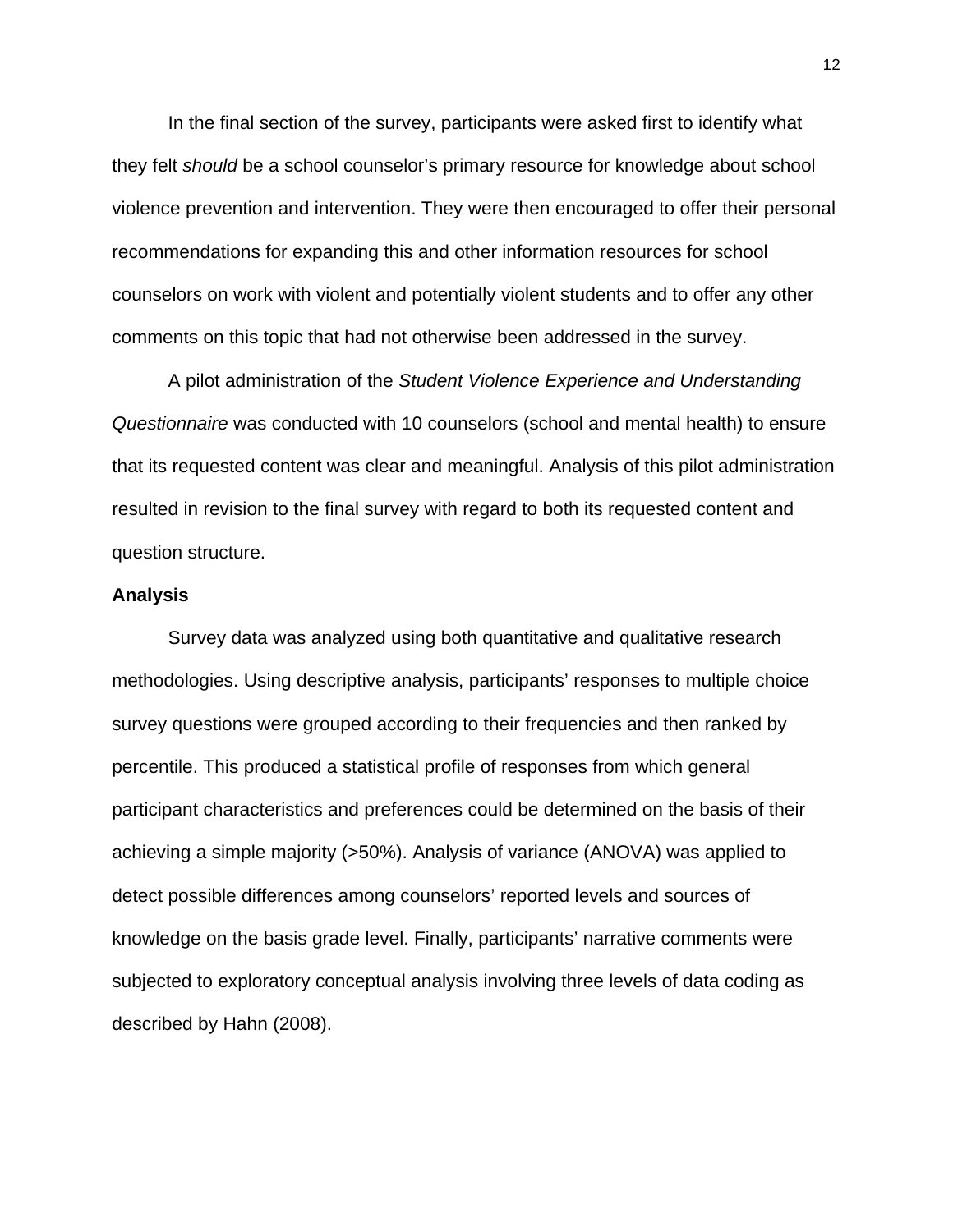The first level involved "open coding" (p. 6), wherein repeated words and phrases were identified and labeled according to their expressed meaning or emphasis. At the second or "focused coding" level, (p. 7), data having the same or closely related labels was sorted into groups that were then labeled according to the shared meaning or focus of the data within it. At the third or "axial level" (p. 7), the focus of the data within the groups was reviewed and group labels were refined as necessary to reflect their distinctive thematic content. This analysis produced a conceptual profile of current thematic trends in participant recommendations for improving school counselor preparation to address school violence.

#### **Results**

#### **Sample Characteristics**

From the original 900 surveys distributed, the final sample included 416 (46%) that were returned fully completed, 98 (11%) that were returned as "undeliverable," and 64 (7%) that were incomplete. No response was received for the remaining 322 surveys (36%). The 310 women and 106 men in the final sample were almost equally divided among elementary, middle and high-school settings, and represented 45 states across the nation. The majority of participants worked in public schools (94%) located in rural (38%) and suburban (43%) settings having over 400 students (74%). Most held master's degrees (83%) from CACREP accredited counselor education programs (78%) and had four or more years of experience (73%) in their professional roles as school counselors. Data on race/ethnicity were incomplete; however, on the basis of data received, it appears that underrepresented racial/ethnic groups comprised not more than 32 percent of the sample.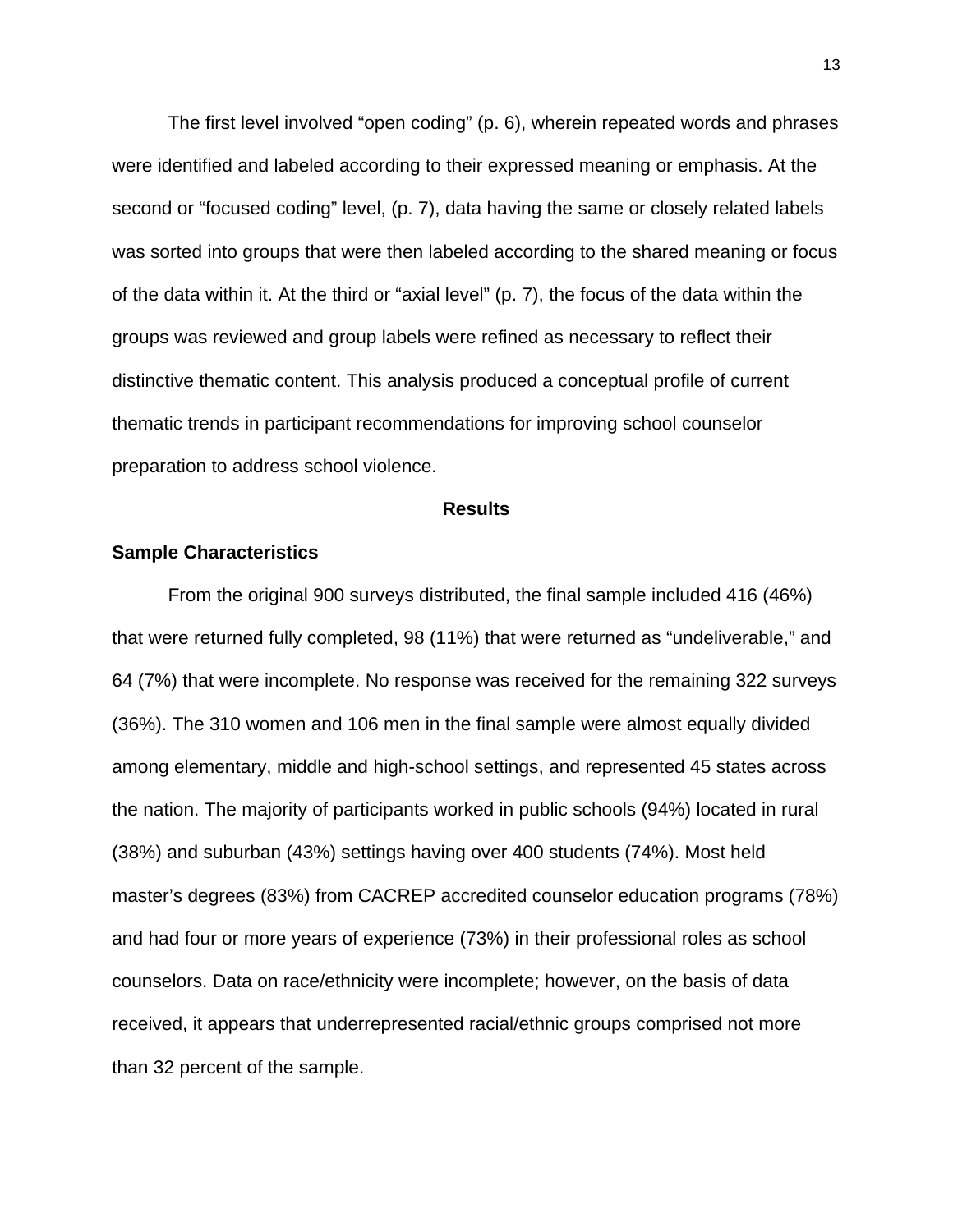Previous studies recommend that telephone contact be made with a sampling of non-participants to verify sample representativeness. Because telephone contacts were not available for the participants, such contact was not possible. However, data for 21 individuals who chose to complete only the demographic portion of the survey suggested that their characteristics were generally comparable to those of the participants in terms of their gender ratio (14 women and seven men), their balanced representation of elementary (8), middle (5) and high school (5) grade levels, and their modal range of years in school counseling practice (4-6 years). Additionally, all in this group held masters degrees and worked in large suburban public school settings.

#### **School Violence Frequency, Seriousness and Trends**

On the survey, participants were asked to report the annual frequency of violent incidents occurring at their school in ranges from one to more than 10, to rate the seriousness of those incidents from not serious to very serious, and to indicate any increasing or decreasing trends they saw occurring in school violence frequency and seriousness. With regard to frequency, it seems that nearly all participants had experienced some school violence during the past year. A slight majority (51%) reported having encountered two to five incidents, followed by those who had encountered more than ten incidents (23%), six to ten incidents (19%) and one or no incidents (6%). As for the seriousness of the school violence problem, a clear majority reported the problem as being "moderately serious" (63%), followed by those seeing it as "not serious" (28%) and "very serious" (7%). In contrast to previous research, the participants in this study did not differ significantly across elementary school, middle school and high school grade levels in their assessments of violence frequency and seriousness or in their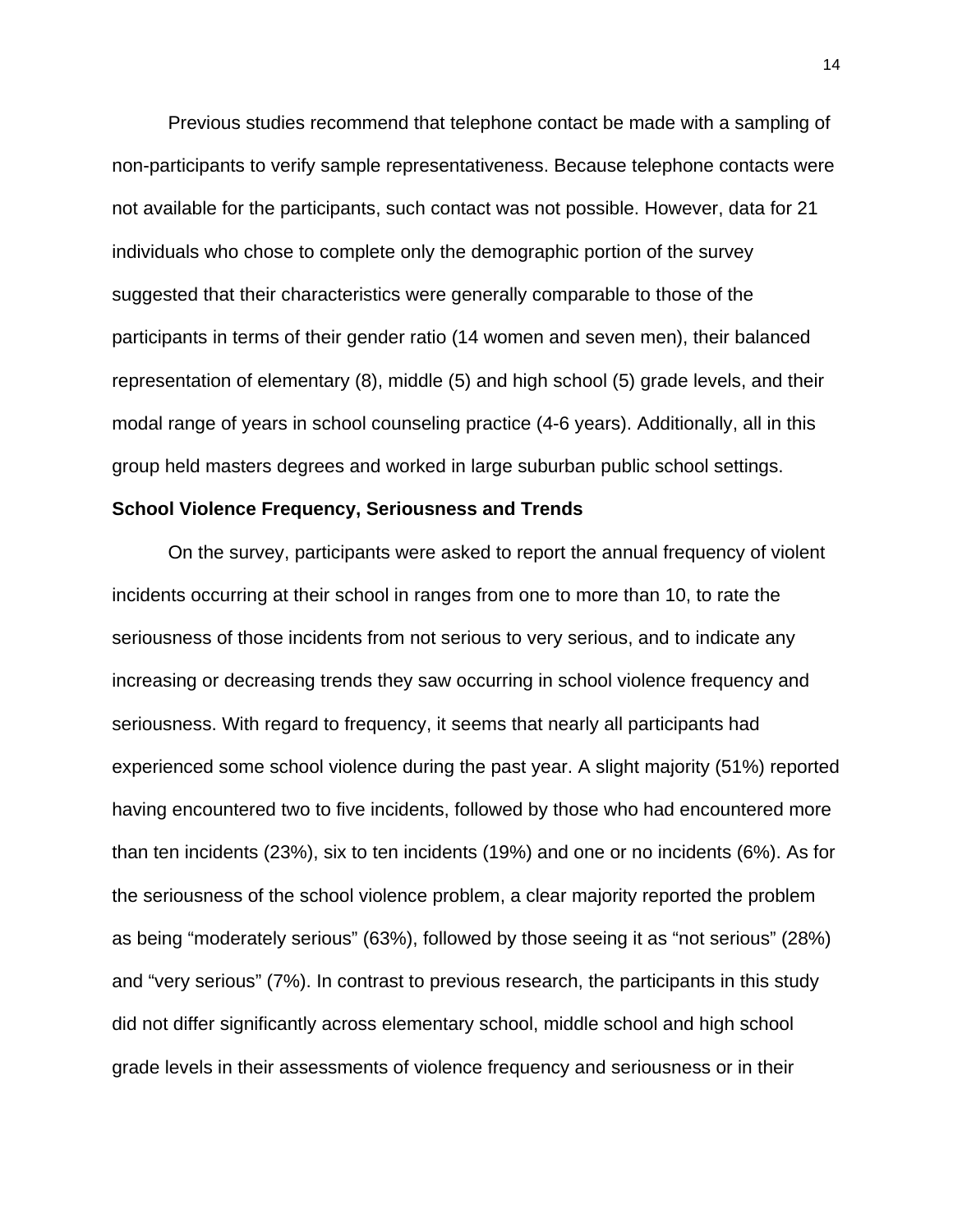collective assessment that current rates and seriousness of school violence were stable rather than on the rise or decline. Less than 20 percent of the participants at any grade level indicated that there was an increasing or decreasing trend in the frequency and/or severity of violence at their schools.

# **School Counselor Knowledge**

Findings for the survey questions relating to participants' levels and sources of knowledge about select aspects of youth aggression research are presented in Tables 2 and 3 respectively. As shown in Table 2, less than a fourth (23.11%) of the respondents reported having a working knowledge of the four topics being integrated into their school counseling practice, and over three fourths reported having either limited knowledge (45.41%) or no knowledge (31.48%) of the topics at all. Participants felt most knowledgeable in the topic of Family Structure and Youth Aggression, with over a third (38.95%) reporting that they had a working knowledge. Conversely, they felt least knowledgeable in the topic of Aggression Ecology, for which a working knowledge was reported by only 6.28 percent.

#### **Table 2**

*Reported Levels of Counselor Knowledge* 

| <b>Topic Area</b>                     |                | <b>Level of Knowledge</b> |             |
|---------------------------------------|----------------|---------------------------|-------------|
|                                       | <b>Working</b> | General                   | <b>None</b> |
| <b>Reactive-Proactive Aggression</b>  | 18.00%         | 47.50%                    | 34.50%      |
| <b>Cycle of Aggression</b>            | 29.23%         | 56.92%                    | 13.85%      |
| <b>Ecological Model of Aggression</b> | 6.28%          | 27.75%                    | 65.97%      |
| Family Structure & Youth Aggression   | 38.95%         | 49.47%                    | 11.58%      |
| Average                               | 23.11%         | 45.41%                    | 31.48%      |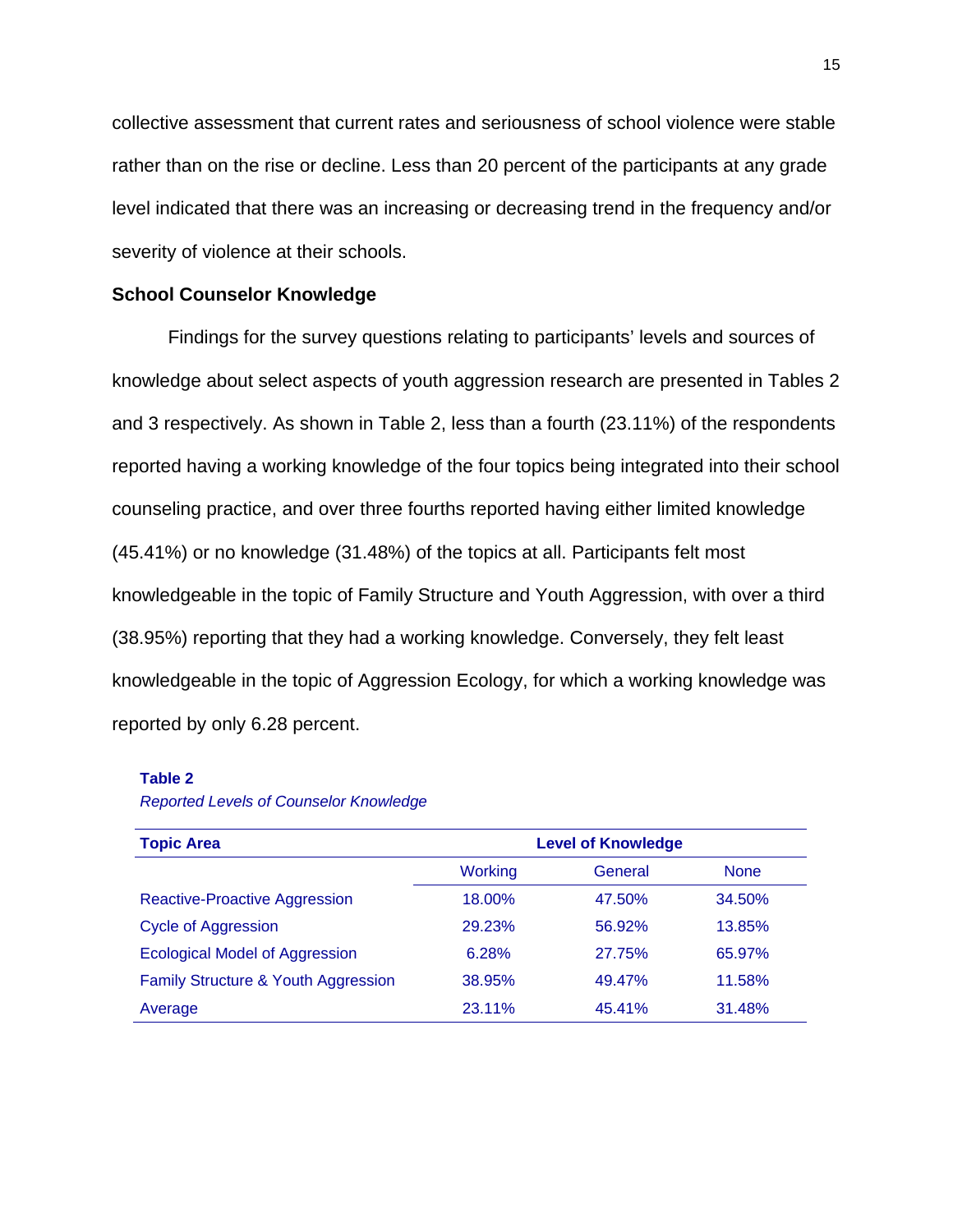With regard to the source of their knowledge about the four topics, Table 3 illustrates that the majority of participants acquired their current knowledge through informal rather than formal means. More than a third (38.44%) of the participants reported that they acquired their current knowledge through personal reading and onthe-job experience, while nearly as many (31.34%) reported being introduced to the information for the first time in the survey itself. Less than a third of the participants (30.21%) reported that they had acquired their knowledge through formal counselor education and specialized training programs. In striking contrast to this, when asked what *should* be the primary source of this knowledge, 92 percent of the participants reported that it should come through those two venues. The participants reported family structure and child aggression to be the topic most often addressed in formal training (47.9%), whereas they reported the ecology of aggression to the topic least often addressed formally, with over half (63.35%) being introduced to it for the first time in the survey.

#### **Table 3**

| <b>Topic Area</b>                                        | <b>Source of Knowledge</b> |                         |                     |                                 |                              |  |  |
|----------------------------------------------------------|----------------------------|-------------------------|---------------------|---------------------------------|------------------------------|--|--|
|                                                          | Counselor<br>Ed.           | Specialized<br>Training | Personal<br>Reading | On-the-Job<br><b>Experience</b> | <b>Survey</b><br>Information |  |  |
| Reactive &<br><b>Proactive</b><br>Aggression             | 12.50%                     | 10.50%                  | 22.50%              | 20.50%                          | 34.00%                       |  |  |
| Cycle of<br>Aggression                                   | 20.00%                     | 18.97%                  | 26.67%              | 18.46%                          | 15.90%                       |  |  |
| <b>Ecological Model</b><br>of Aggression                 | 4.71%                      | 6.28%                   | 13.09%              | 12.57%                          | 63.35%                       |  |  |
| <b>Family Structure &amp;</b><br><b>Youth Aggression</b> | 32.11%                     | 15.79%                  | 14.21%              | 25.79%                          | 12.11%                       |  |  |
| Average                                                  | 17.33%                     | 12.88%                  | 19.11%              | 19.33%                          | 31.34%                       |  |  |

*Reported Sources of Counselor Knowledge*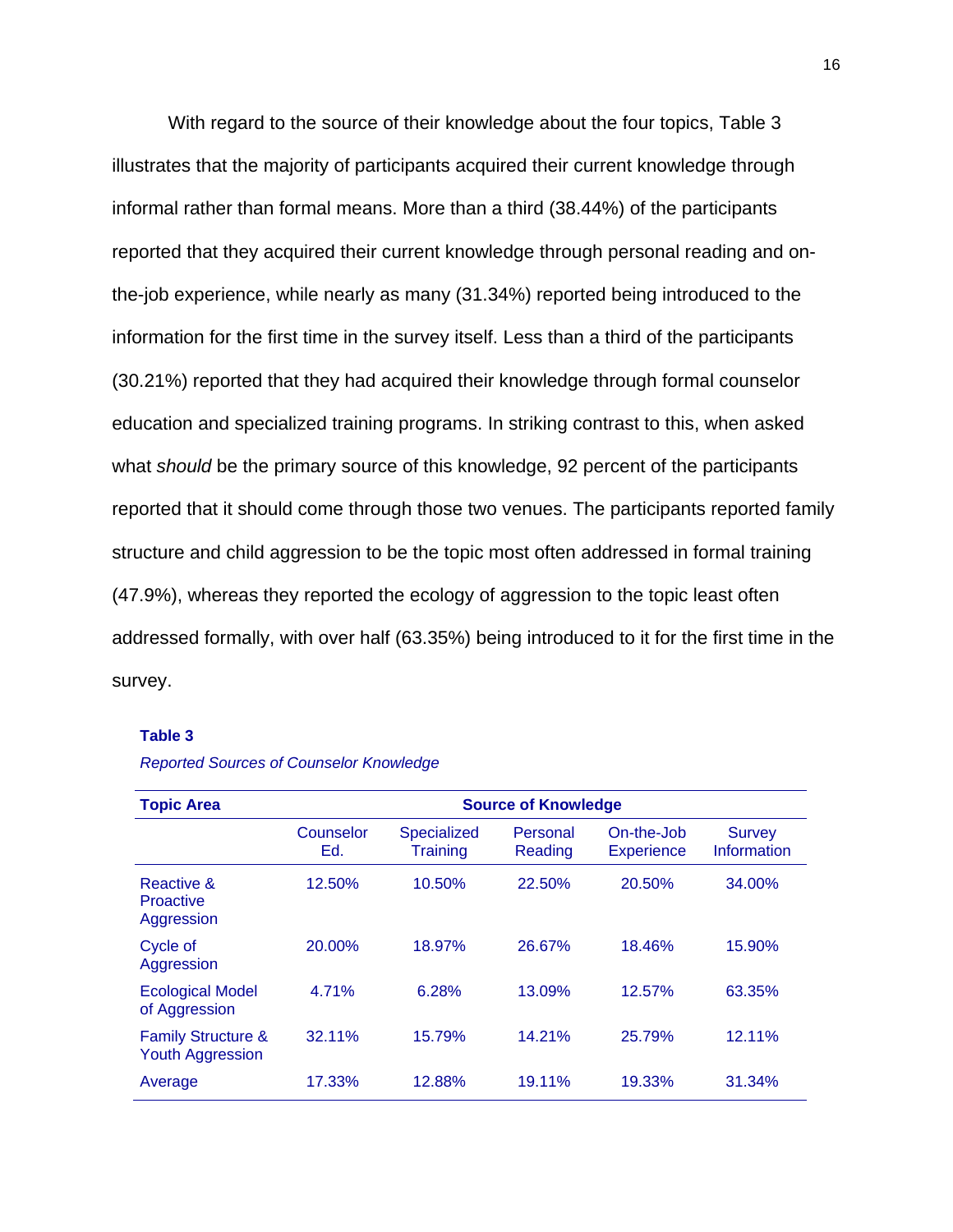Approximately half of the participants in the study offered optional recommendations for improving the way in which school counselors are currently being informed about methods to address school violence. From those recommendations, exploratory conceptual analysis produced six primary themes that included: (a) providing better education and training in graduate counselor education programs, (b) giving as much emphasis to hands-on prevention and intervention skill development as to theory, (c) being proactive rather than reactive in the provision of training, (d) offering regularly reoccurring training, (e) making training accessible and affordable, and (f) adapting training to the specific school context and culture.

#### **Discussion**

The results of this study hold both promise and cause for concern. One area of promise lies in the fact that the frequency and severity rates of school violence appear to be stable across grade levels rather than on the rise as previous research has suggested. This finding is particularly important at the formative elementary grade level where a trend toward increasing violence has previously shown to be the greatest (McAdams & Lambie, 2003). Hopefully, it can be credited to the effectiveness of school violence prevention initiatives that have been implemented in recent years.

Of continued concern is the finding that current levels of student violence are perceived as a serious problem in schools, with a majority of school counselors encountering two to five incidents in any given academic year. Depending upon the severity of the violence encountered, this rate of incidence is sufficient to place many schools within their states' federally mandated distinction as "Persistently Dangerous"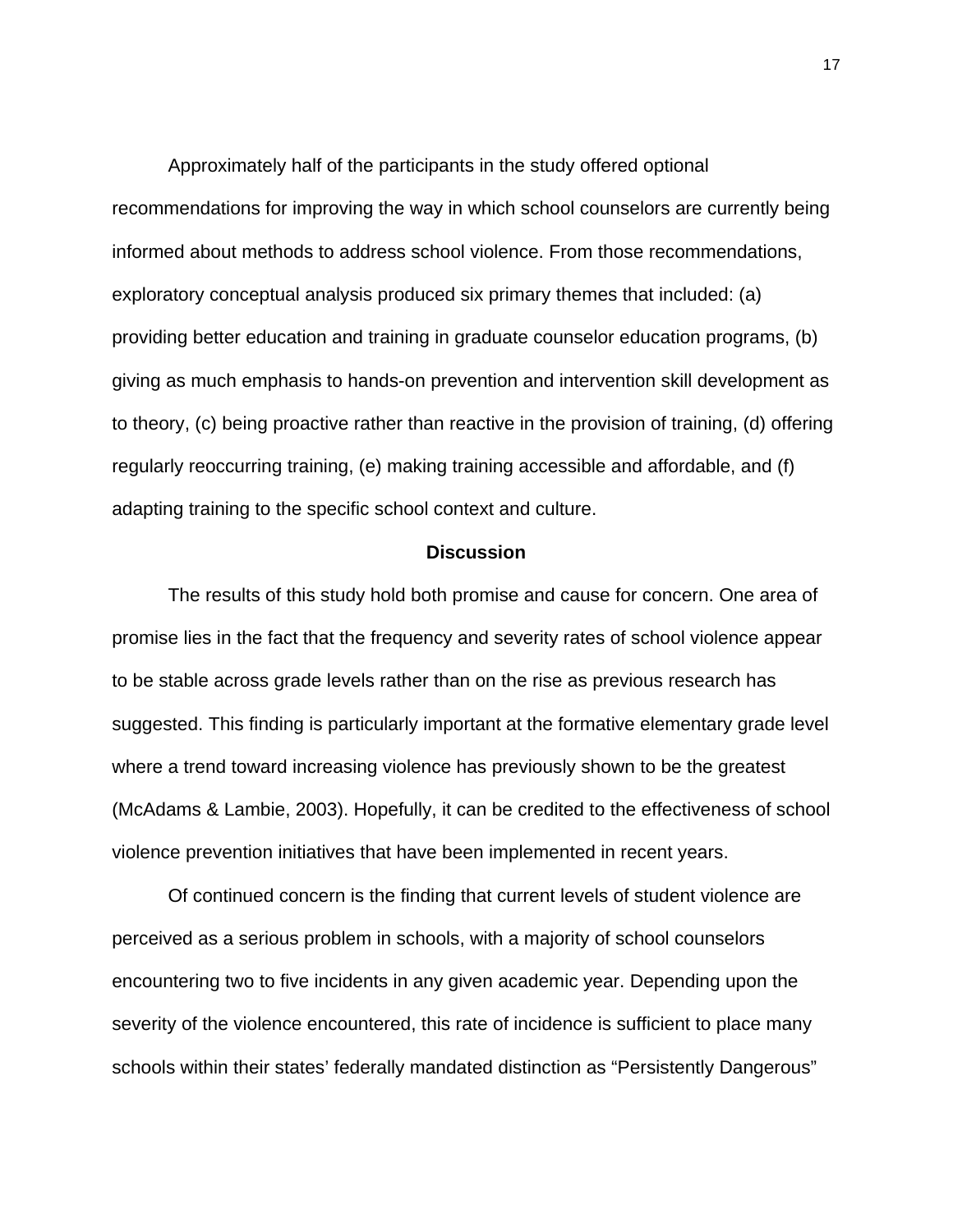(Department of Education, 2004). What seems to be clear is that school violence is occurring with regularity, and that school counselors and other school personnel need to be prepared to address it. Unfortunately, it also seems clear that school counselors do not possess the level of knowledge that is available and needed to maximize effectiveness and safety in doing so.

For example, the fact that only 18 percent of the school counselors in this study possessed a working knowledge of Reactive and Proactive aggression suggests that 82 percent were at risk of mismatching their prevention and intervention efforts to the needs of the aggressive child. Dodge (1991) has suggested that through such mismatching, an effective outcome is unlikely, and the mismatched intervention may actually serve to accelerate rather than attenuate the violent crisis.

Similarly, the Cycle of Aggression offers a means for early detection of reactive aggression and provides a menu for identifying and applying appropriate and inappropriate counselor responses at each stage of behavioral and emotional acceleration in the cycle. The finding that only 29 percent of the school counselors in the study possessed a working understanding of the Cycle of Aggression, suggested that most were at risk of intervening in ways that were contraindicated for the student's stage of escalation and more likely to exacerbate the crisis than to resolve it.

By far, the view of student violence as an ecological rather than an individual phenomenon was the least understood topic by the participants in this study. With only six percent reporting a working knowledge of this topic, it is assumed that 94 percent could be applying a more insular, child-centered approach to their violence prevention and intervention efforts. The evidence is clear that addressing only the aggressive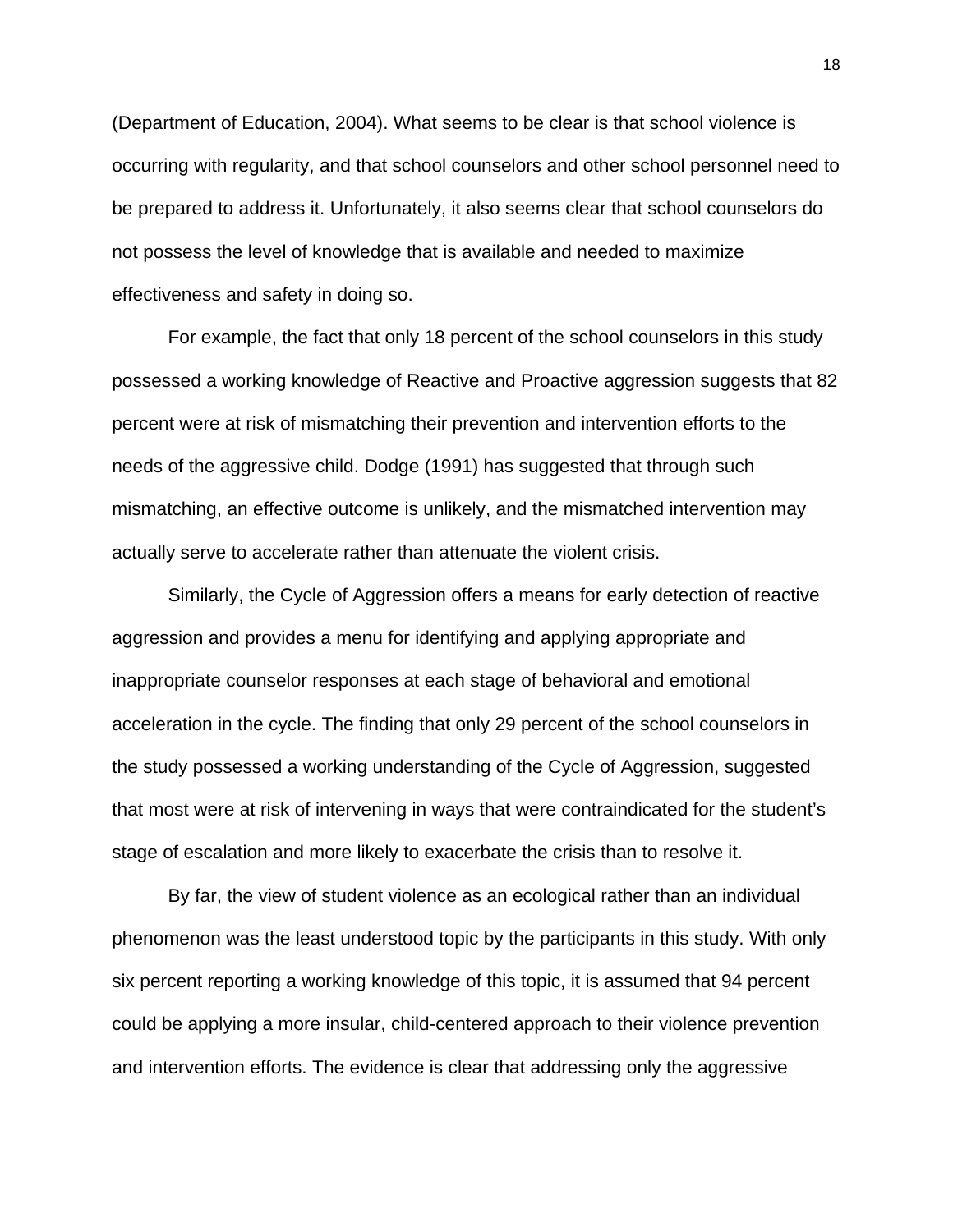student's contribution to school violence, while ignoring equally significant contributions from school personnel, the school setting, and the school's organizational structure is likely to be met with failure and frustration (McAdams & Foster, 1999).

The most promising indicator of aggression research reaching school counselor practice was in the area of the family's contribution to student violence, about which 40 percent of the participants reported to have a working knowledge. Still, the fact that a majority of the participants reported approaching violent students in isolation from their families is grounds for continued concern. For over 40 years, family systems researchers have concluded that efforts to change the behaviors of children without also understanding changing the family structures that support those behaviors are likely to be temporary at best (McAdams et al., 2009).

With only 29 percent of the participants reporting a working understanding of the four topic areas combined, the results of this study confirmed that advances through research in understanding of school violence prevention and intervention are not reaching the school counselors in ways that affect their day-to-day practice. Despite two decades of discovery that could make their work with violent students safer and more effective, it seems that 77 percent of the participants were approaching their work with violent students as though the discovery had never occurred. It is promising, however, that nearly half (45%) of the participants reported a general knowledge of the four topic areas, as this suggests that at least some level of interaction between school violence research and practice is available and occurring. Even more promising were the participants' expressed awareness of the need for more thorough and current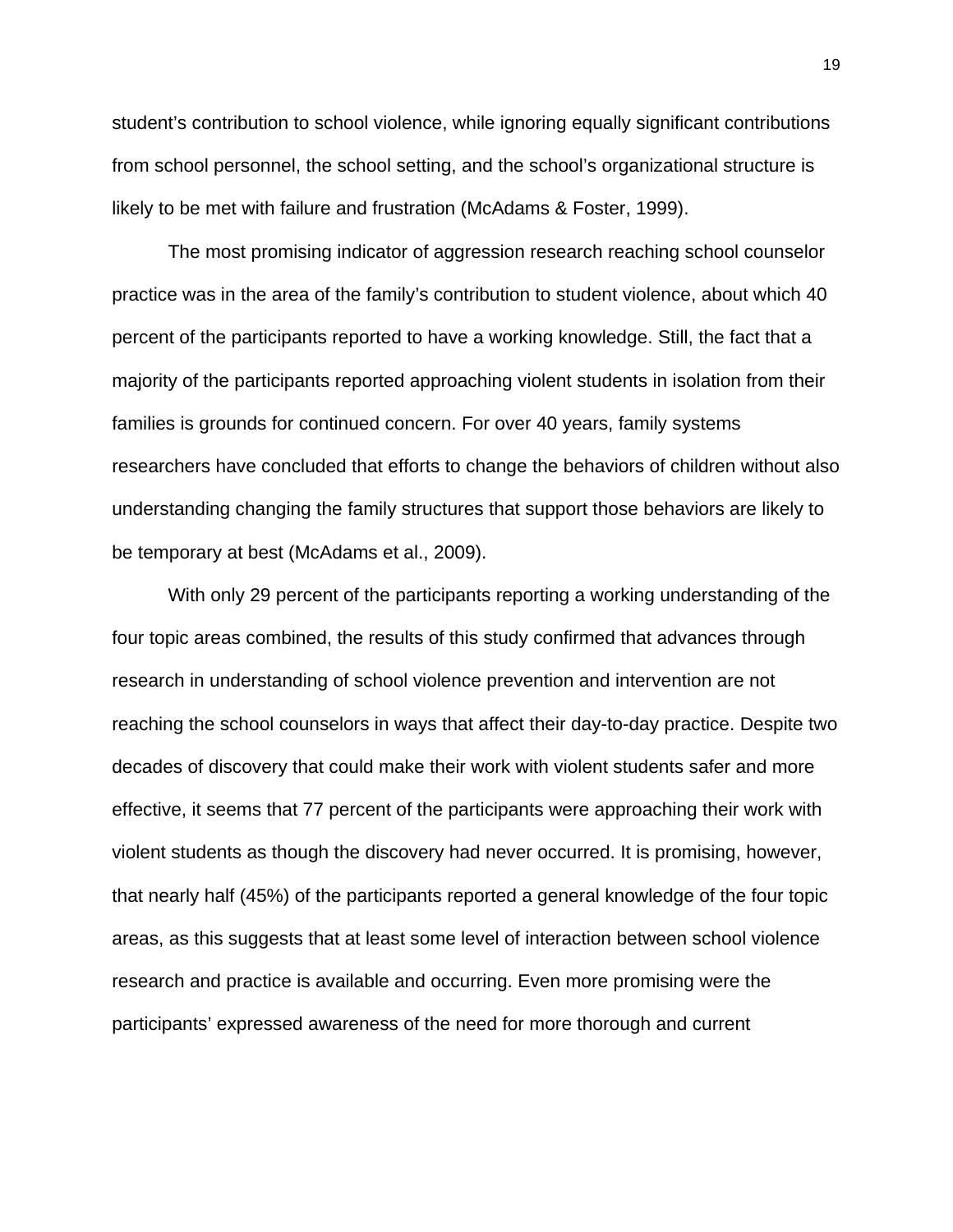knowledge about work with violent students and their provision of recommendations for how that should be achieved.

# **Recommendations**

The recommendation *for student violence to be more regularly and thoroughly introduced as a topic in counselor education* emerged as the most prevalent qualitative theme. Whereas the participants appeared to recognize the limitations of counselor education to prepare them fully for all aspects of school counseling practice, they suggested that the frequency and seriousness of school violence in today's schools warranted its coverage as a topic for basic school counselor preparation. Their collective sentiment regarding just what topics should be covered during initial preparation was captured in the statement of one participant who said: "There should be an emphasis on how to assess it before it happens (e.g., violence warnings signs), on lines of protocol to follow when something happens and on how to organize community counseling assistance after something has happened (e.g., grief counseling)." Collective sentiment was less clear regarding just where in counselor education curricula violence training should be provided; however, the devotion of all or part of a course to the topic was suggested by some.

The second theme among participant recommendations was the need *for both counselor education and specialized training to provide school counselors as much with practical skills to apply in school violence prevention and intervention as with theoretical knowledge needed to conceptualize them*. With regard to counselor education in particular, a general feeling was expressed that when coverage of school violence was provided in the curriculum, it tended to overemphasize theory and underemphasize skill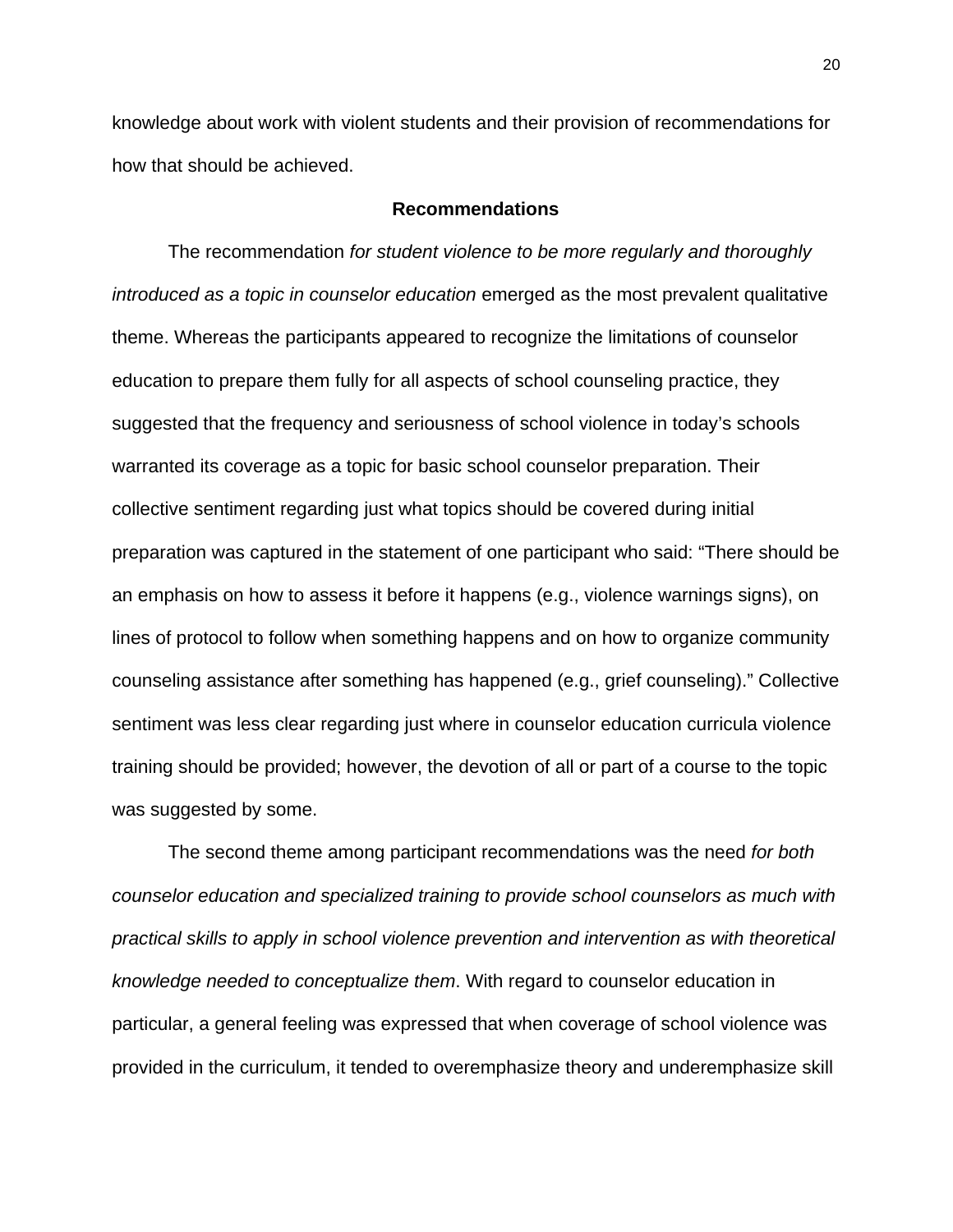development. The particular kinds of skills needed were stated clearly by one participant and echoed by many others: "Counselors need skills to recognize problems; deescalate a crisis; and work individually with both bullies and their victims and to work effectively administrators, teachers and parents to develop plans for keeping all students safe." To maximize opportunities for acquiring such skills during counselor education, it was suggested that there be more "pairing of college classroom training with actual work in the field to make the classroom learning more real and to make it 'stick'."

A number of participants used specific terminology from the survey to express the third recommendation: *for education and specialized training in violence prevention and intervention "to be more proactive and less reactive*." Despite the fact that nearly all participants had experienced violence in their schools, they suggested that a mentality of "it won't happen here" may sometimes be standing in the way of ensuring that school counselors are provided with sufficient advance training. To further illustrate, one participant wrote: "When violence breaks out at other schools, there seems to be this feeling that those schools were doing something wrong, and that we won't have the problem, because we're doing it right. Trouble is, we don't know what that 'right' thing is!" On the whole, participants tended to agree that no school was immune from risk of violence, and that advance preparation among all levels of school personnel was a necessity.

The fourth recommendation was *for training in school violence prevention and intervention to be a recurring event* to ensure that school counselors have access to the most current concepts and methods. This necessity was illustrated clearly by one participant who wrote: "I learned a lot in graduate school, but that was over 20 years

21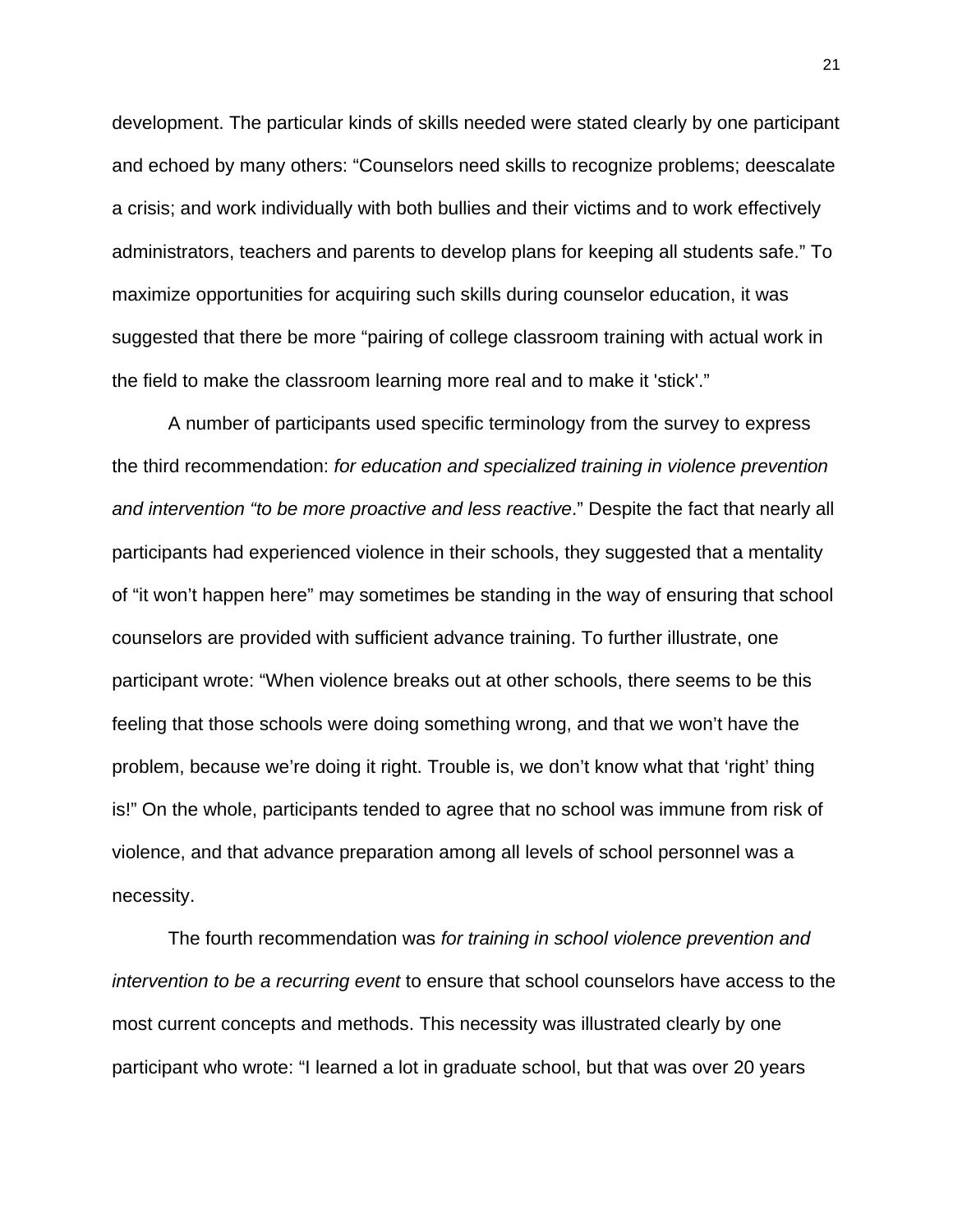ago. I think it is critical to stay informed on the latest research and skill development." It was echoed by another who referred to the school violence problem as an "everchanging topic." To ensure the continued relevance of their approaches to school violence, participants offered four specific suggestions: (a) that specialized training programs include topics drawn from "exemplary" violence prevention and intervention programs that seem to be working, (b) that refresher training be required annually and "at the regional or at least at the district level," (c) that school counselors "have access to a forum of experts with ideas for specific problems via the internet," and (d) that grant writing opportunities be available "to bring in the most innovative violence prevention curriculum and training" into schools.

The fifth recommendation was *for training to be specialized in terms of the specific needs of a particular geographical region, school district and, sometimes, even a particular school*. Participants generally seemed to agree with one who suggested that "there is just no way that a graduate education program can make us 'experts' in so many issues (related to school violence)." Rather, they tended to embrace the position articulated by another who concluded that in order to intervene effectively with violent students, "they (school counselors) have to know each individual student and not clump them with a theory they learned in school." National and regional school counselor conferences were cited as an important venue for keeping counselors current with research and best practices, but because "each school has very different dynamics to consider," locally sponsored in-service trainings that focus "on real-life experiences of what people are dealing with in their classrooms" were viewed as an essential supplement.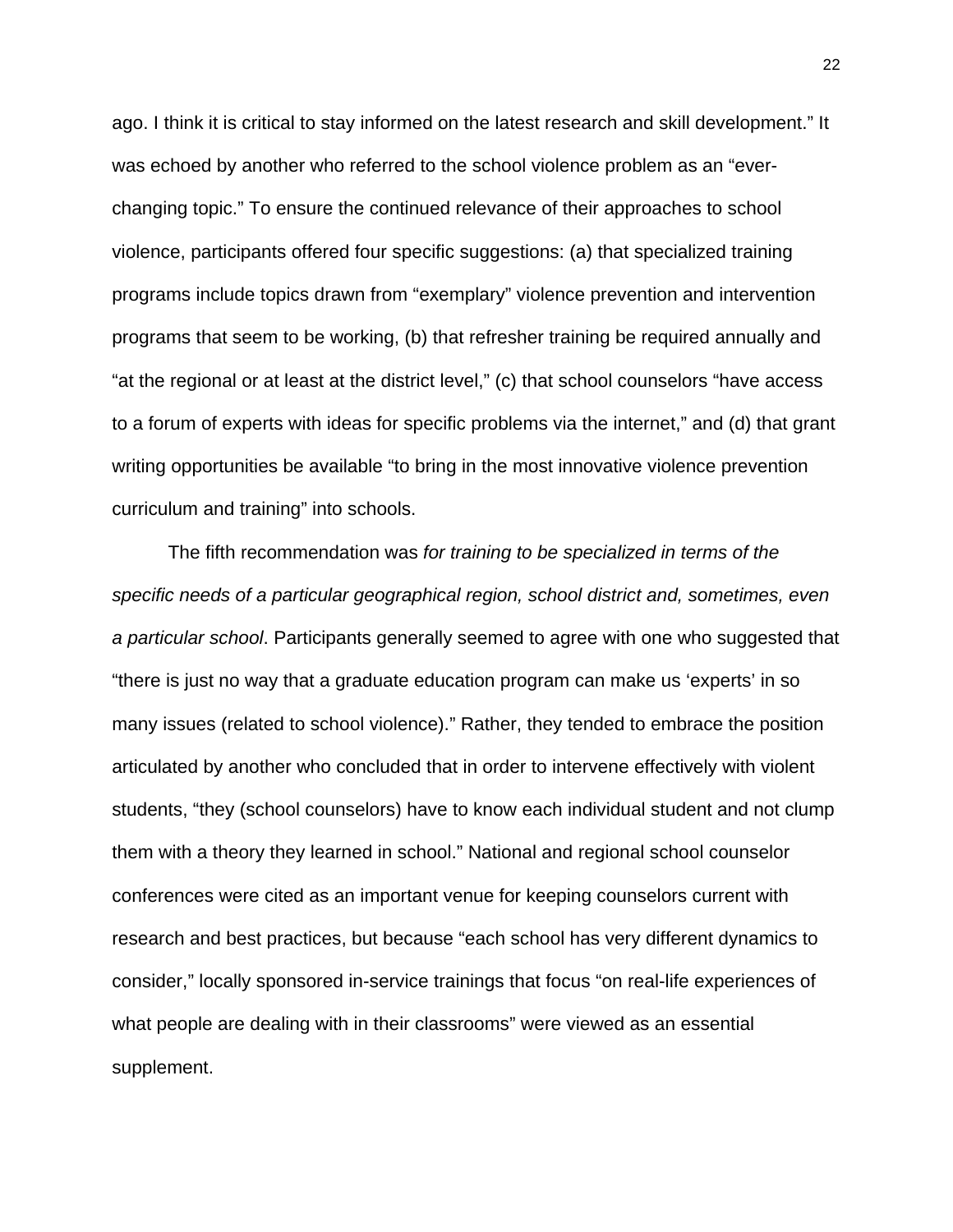The final recommendation related to the need *for regular training in school violence prevention and intervention to be accessible and affordable*. It was generally agreed that even the most effective and up-to-date training is of little value if its expense and/or time requirements made it unfeasible for school counselors to attend. Echoing the reality of this view, one participant lamented: "with the extreme budget limitations on our school presently, the only way I can pursue enhanced knowledge is to take money out of my own pocket and take days off. I know I need the training, but I simply can't afford to do either of these to get it." The expanded use of local community training resources in violence prevention and intervention was suggested as an alternative to more costly state and regional seminars for ensuring adequate training accessibility to during hard economic times. The provision of current and relevant self-learning materials was recommended as a similar alternative. Regarding its utility, one participant proposed that: "If updated resource materials were provided to us to read and learn on our own, I believe that counselors would utilize the opportunity to remain current in knowledge, skills and trends in school violence."

#### **Implications**

Transforming advances in school violence research into more effective programs of prevention and intervention appears to be a shared responsibility among school counseling researchers, educators, administrators, and practitioners. Counseling researchers can facilitate the transformation of research discoveries into action by clearly developing and articulating the practical applications of new knowledge. They can further maximize the practical utility of their discoveries by balancing theoretical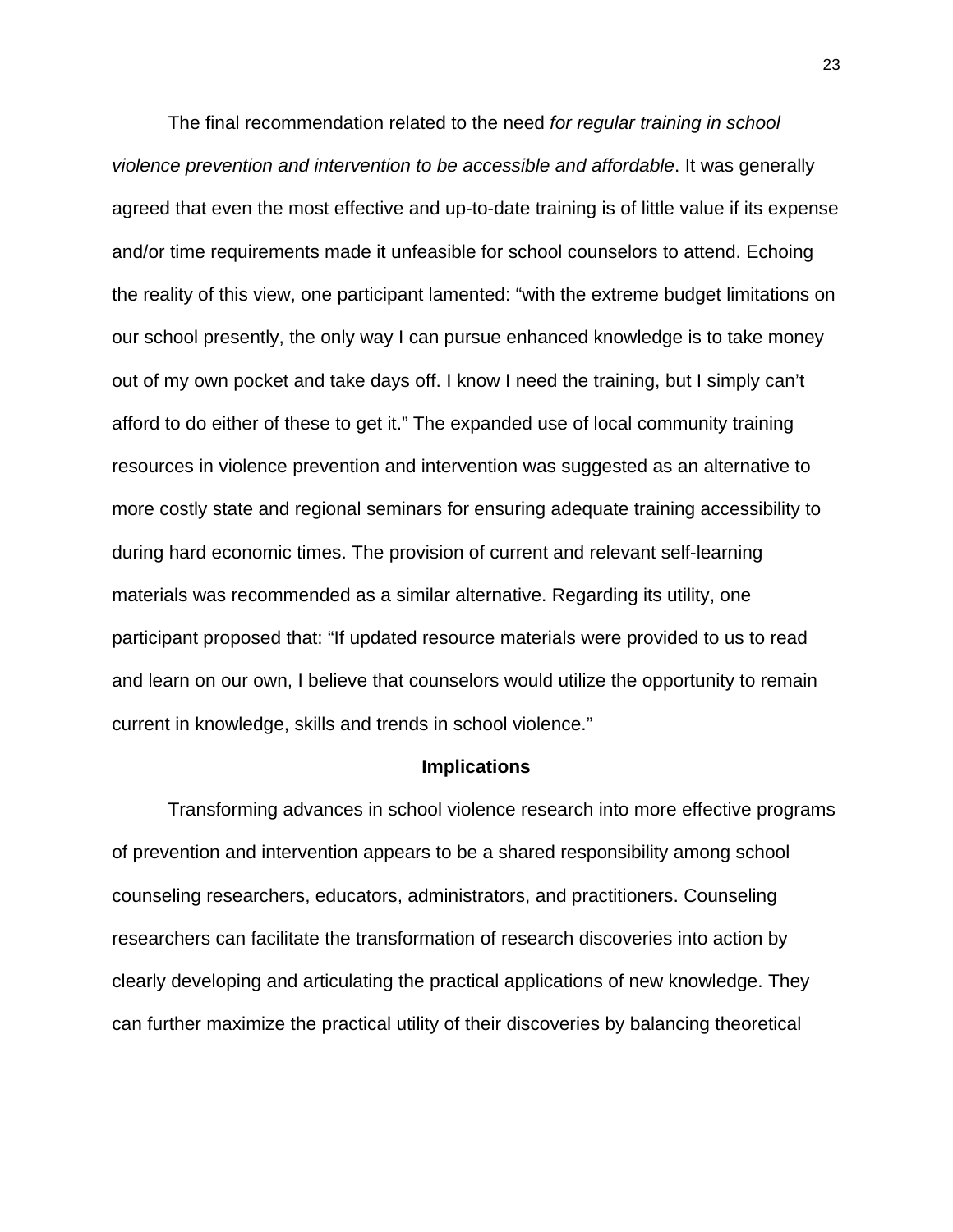research with research aimed at clinical application and by reporting their work in publications that are accessible to counselors in practice.

Counselor educators can ensure that research outcomes inform counseling practice by integrating new knowledge into graduate and specialized training program curricula. Curricula in school violence etiology, prevention and intervention must be regularly modified and updated with new research discoveries to ensure that the scope of school counselor preparation remains adequately matched to the scope of the problem that counselors are currently encountering in the field. Fortunately, the need for a massive overhaul of present counselor education curricula is not indicated. Rather, it seems that the necessary curricular changes could be effectively achieved through the integration of new knowledge relating to school violence into existing counselor education coursework.

School administrators can fill a critical link between research and practice in school violence by staying abreast of new knowledge applications and making them accessible to school counselors in their schools' professional literature libraries and in pre-service and in-service training programs. They can increase the accessibility of violence training for school counselors by establishing links with training resources in the local community, thereby reducing dependence on state and national training resources that often limit access due to prohibitive costs. Similarly, they can increase access by scheduling training during work hours and not on weekends or evenings that require counselors to choose between meeting their personal and professional needs.

School counselors can effectively extend the benefits of research in their schools by being proactive consumers of professional literature and training and incorporating

24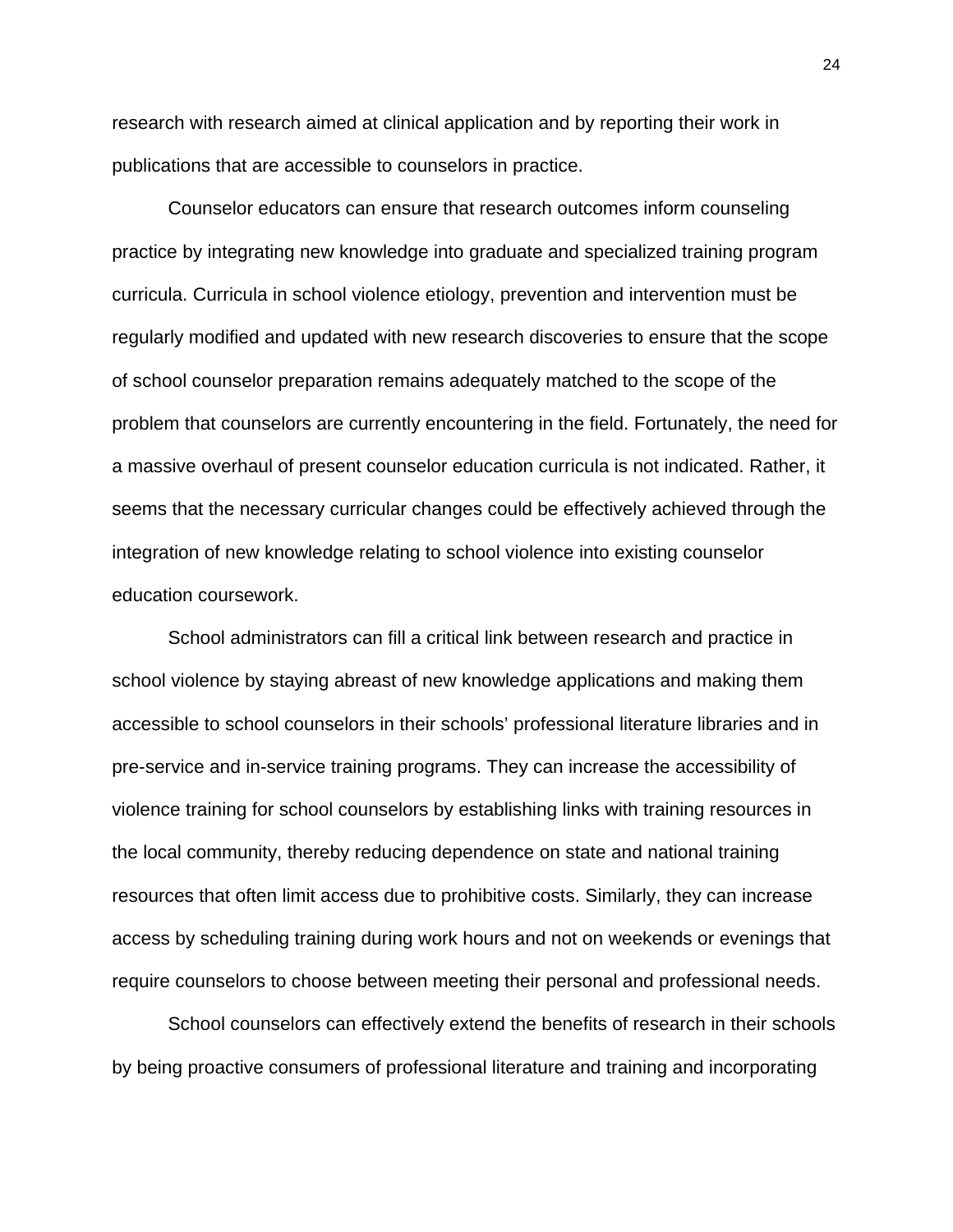new knowledge into their school counseling practices. Systemic changes in school counselor preparation are clearly needed to afford greater access by school counselors to knowledge and skills in school violence prevention and intervention. However, due to urgent issues of safety and student well-being, school counselors cannot wait for others to close the knowledge gap for them. Instead, they must combine personal exploration of the professional counseling literature with participation in all accessible training opportunities to ensure that they remain current in their abilities to recognize, prevent, and if necessary, to intervene safely and effectively in dangerous situations.

# **Limitations**

Generalization of the findings of this research is subject to several notable limitations. The first limitation relates to the size and scope of the sample. Despite systematically randomized sampling and a 90 percent representation of states, the 416 members of the final sample comprise only 5 percent of the nearly 8000 school counselor members in the ASCA directory; thus the representativeness of that group as a whole must be considered with caution. A second limitation has to do with the fact that the participants' responses were based largely upon the limited descriptors of the subject matter provided by the researchers. Inaccurate participant understanding of the subject matter due to insufficient or unclear information could result in inaccurate responses to questions about that subject matter. A third limitation concerns the underrepresentation of urban schools in the sample. Without inclusion of the considerable numbers of school counselor who work in an urban school setting, the findings should be considered, at best, incomplete.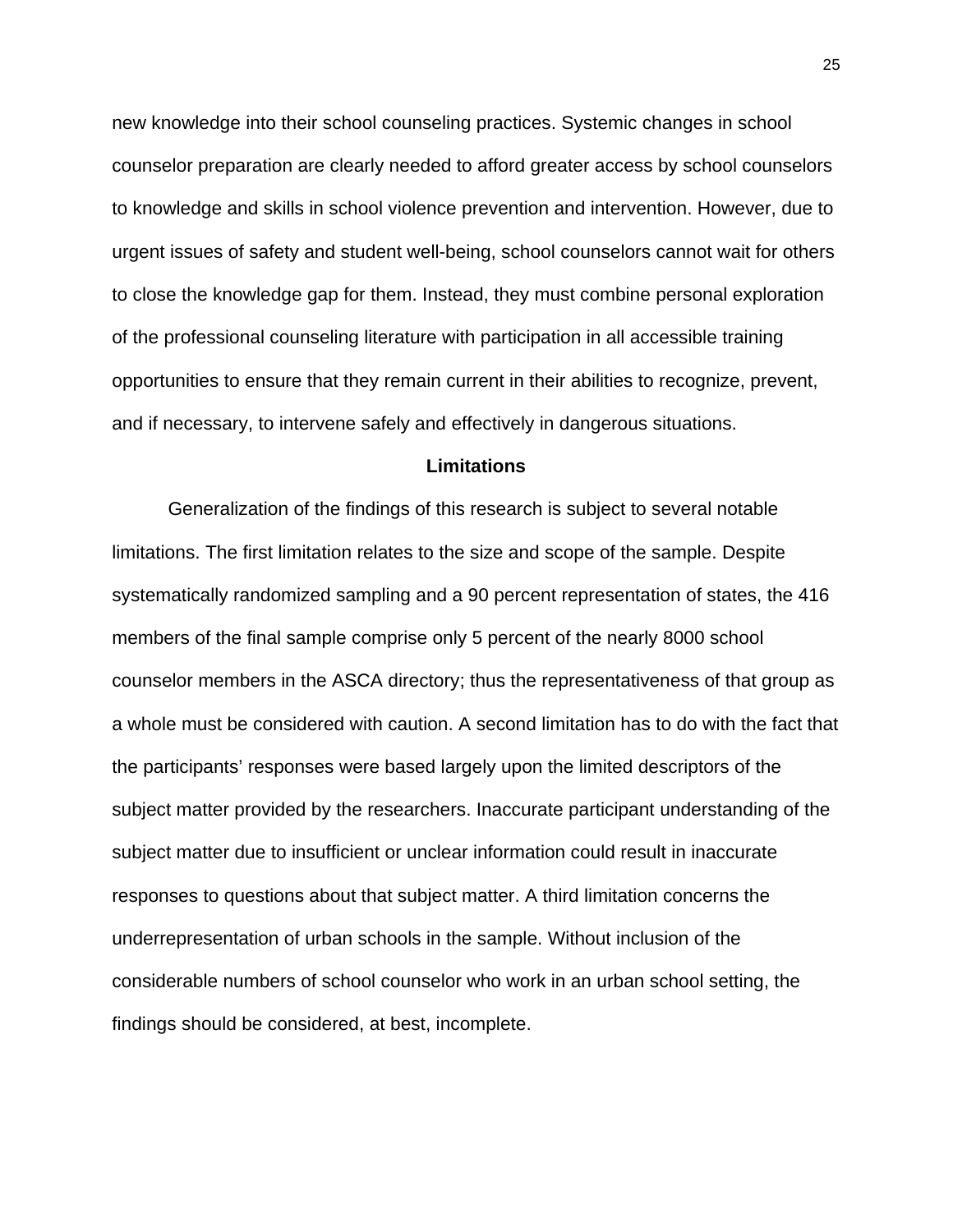#### **Future Research**

Despite its limitations, this exploratory study is an important first step, in that no similar inquiry regarding the translation of research to school counselor practice in addressing school violence appears to have preceded it. As such, subsequent studies of the topic are invited in order to confirm the reliability of its findings and provide for their broader generalization. To build on the current findings, future studies might include the use of more comprehensive descriptors of the research topics to ensure that topics are not rated as unfamiliar due merely to insufficient information or unclear terminology. Sampling in future research might be expanded to include school and even regional or state-level educational administrators in order to better understand their anticipated role in maintaining the existing research-to-practice void and to enlist their crucial input into the formulation of strategies for closing it. Sampling could also be expanded beyond the school setting to include mental health counselors, for it is unlikely that the current disconnect between youth violence research and counseling practice exists within school counseling alone. Future studies might also include an examination of those regions, states, localities and even individual schools in the country where the translation of school violence research into school counseling practice seems to be most effectively occurring in an effort to understand and capitalize upon their successful strategies. Finally, they could strive for greater representation of urban school counselors who were underrepresented in the current study.

#### **Conclusions**

In summary, the empirical and qualitative findings of this study point to three primary conclusions. The first is that threats and acts of student violence continue to be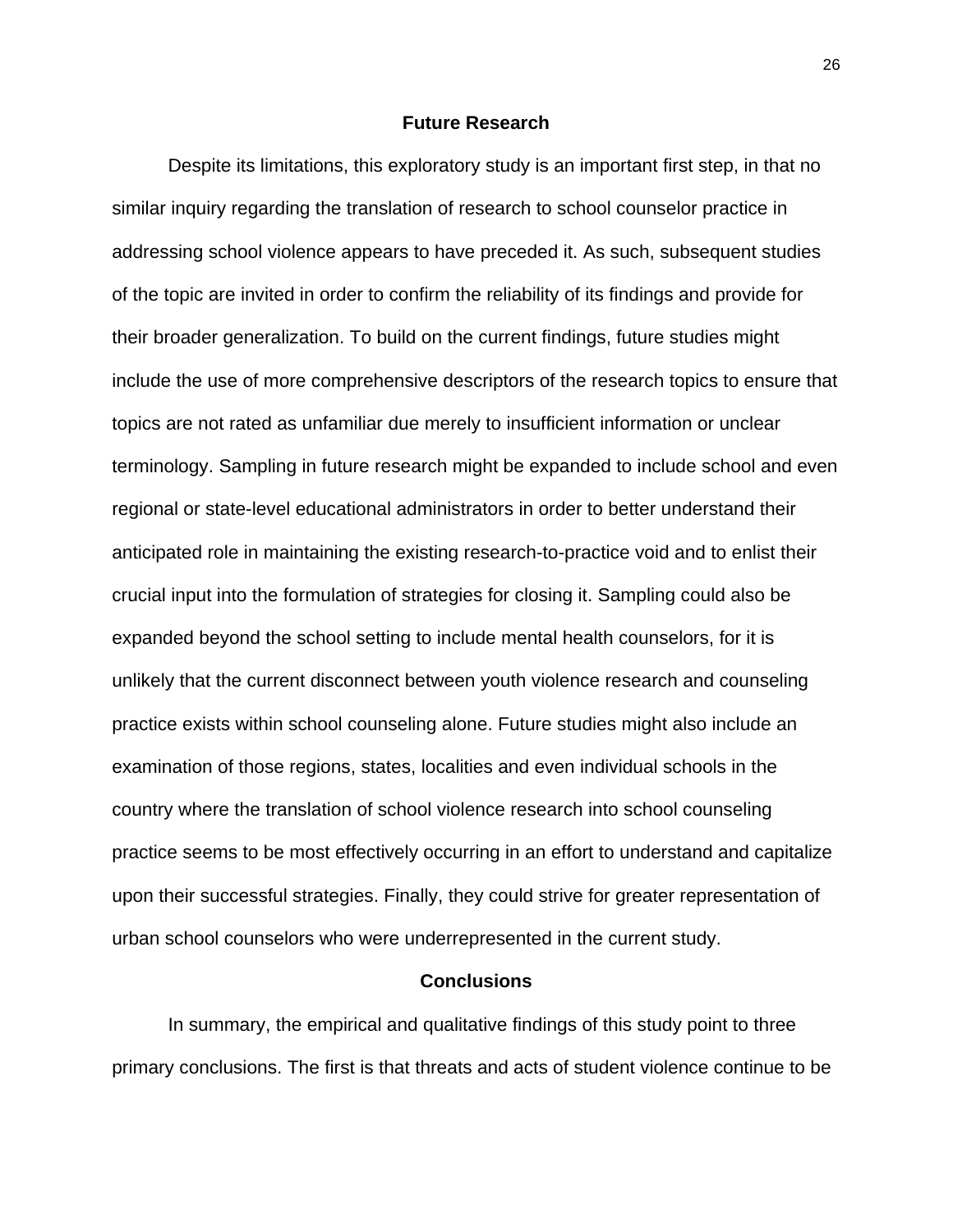seen as a serious problem among school counselors. The second is that school counselors may be applying only a small fraction of the knowledge and skills available for increasing effectiveness and safety as they engage in school violence prevention and intervention initiatives. The third and more hopeful conclusion is that with purposeful effort and collaboration among all stakeholders, significant advances may be possible toward narrowing or even closing the current gap between youth violence research and school counseling practice.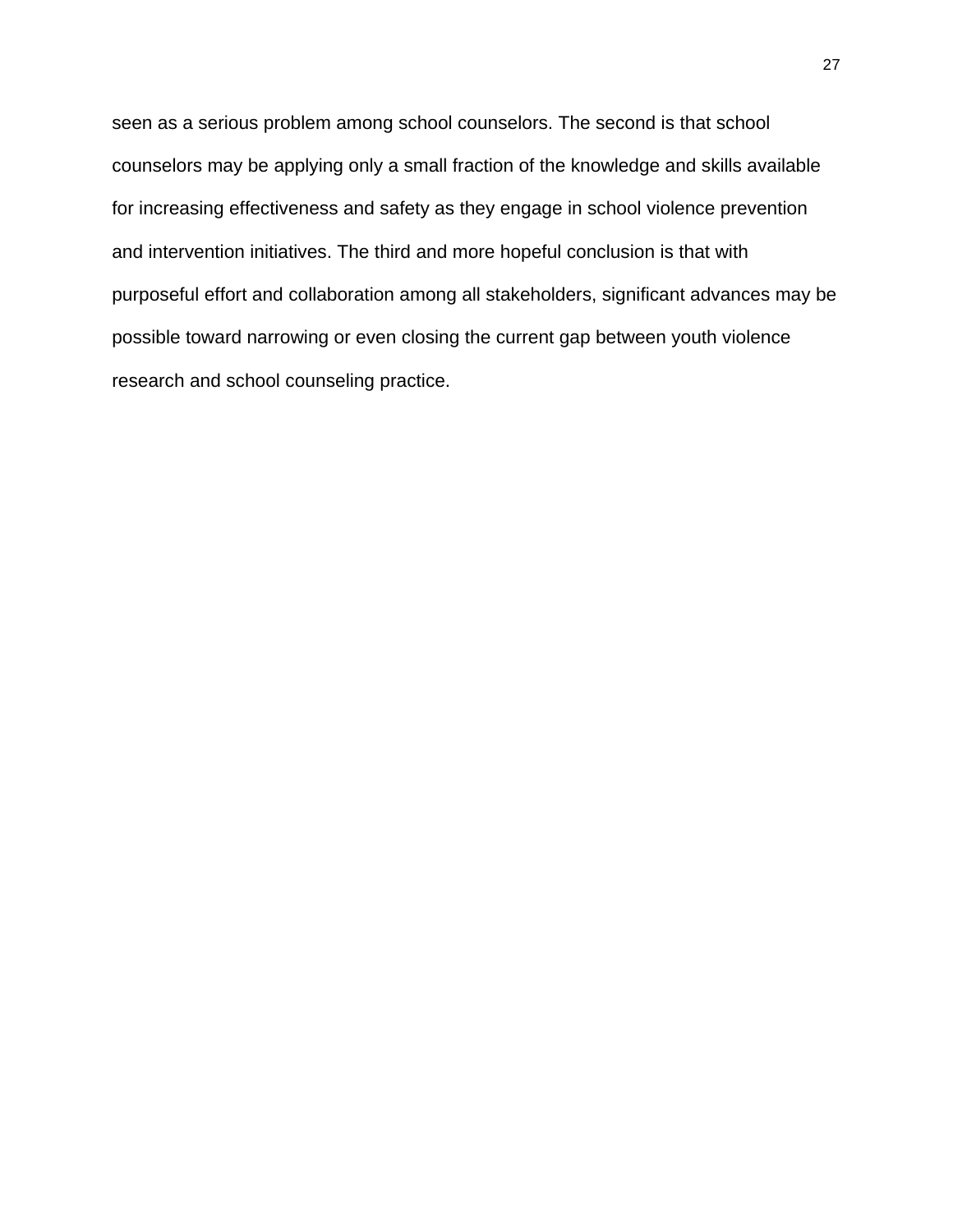#### **References**

- Becvar, D. S., & Becvar, R. J. (2006). *Family therapy: A systemic integration.* Boston, MA: Allyn and Bacon.
- Brown, K. S., & Parsons, R. D. (1998). Accurate identification of childhood aggression: A key to successful intervention. *Professional School Counseling 2*(2), 135-140.
- Dawes, A., & Van der Merwe, A. (2007). Youth violence risk assessment: Gaps in local knowledge and directions for future research. *Journal of Child and Adolescent Mental Health, 19*(1), 67-64.
- Department of Education (2004). No Child Left Behind: Unsafe school choice option. Retrieved from http://www2.ed.gov/policy/elsec/guid/unsafeschoolchoice.pdf
- Dodge, K. A. (1991). The structure and function of reactive and proactive aggression. In D. J. Pepler & K. H. Rubin (Eds.), *The Development and Treatment of Childhood Aggression (pp. 201-208).* Hillsdale, NJ: Erlbaum.
- Dodge, K. A., & Coie, J. D. (1987). Social-information-processing factors in reactive and proactive aggression in children's peer groups. *Journal of Personality and Social Psychology, 53*(6), 1146-1158.
- Dodge, K. A., Lochman, J. E., Harnish, J. D., Bates, J. E., & Pettit, J. D. (1997). Reactive and proactive aggression and psychologically impaired chronically assaultive youth. *Journal of Abnormal Psychology, 106*(1), 37-51.
- Epstein, J. L. (2001). *School, Family, and Community Partnerships: Preparing Educators and Improving Schools.* Boulder, CO: Westview Press.
- Erdiller, Z. B. (2003). Little witness, secret wounds: Issues in education. *Journal of Early Education and Family Review, 10*(4), 13-21.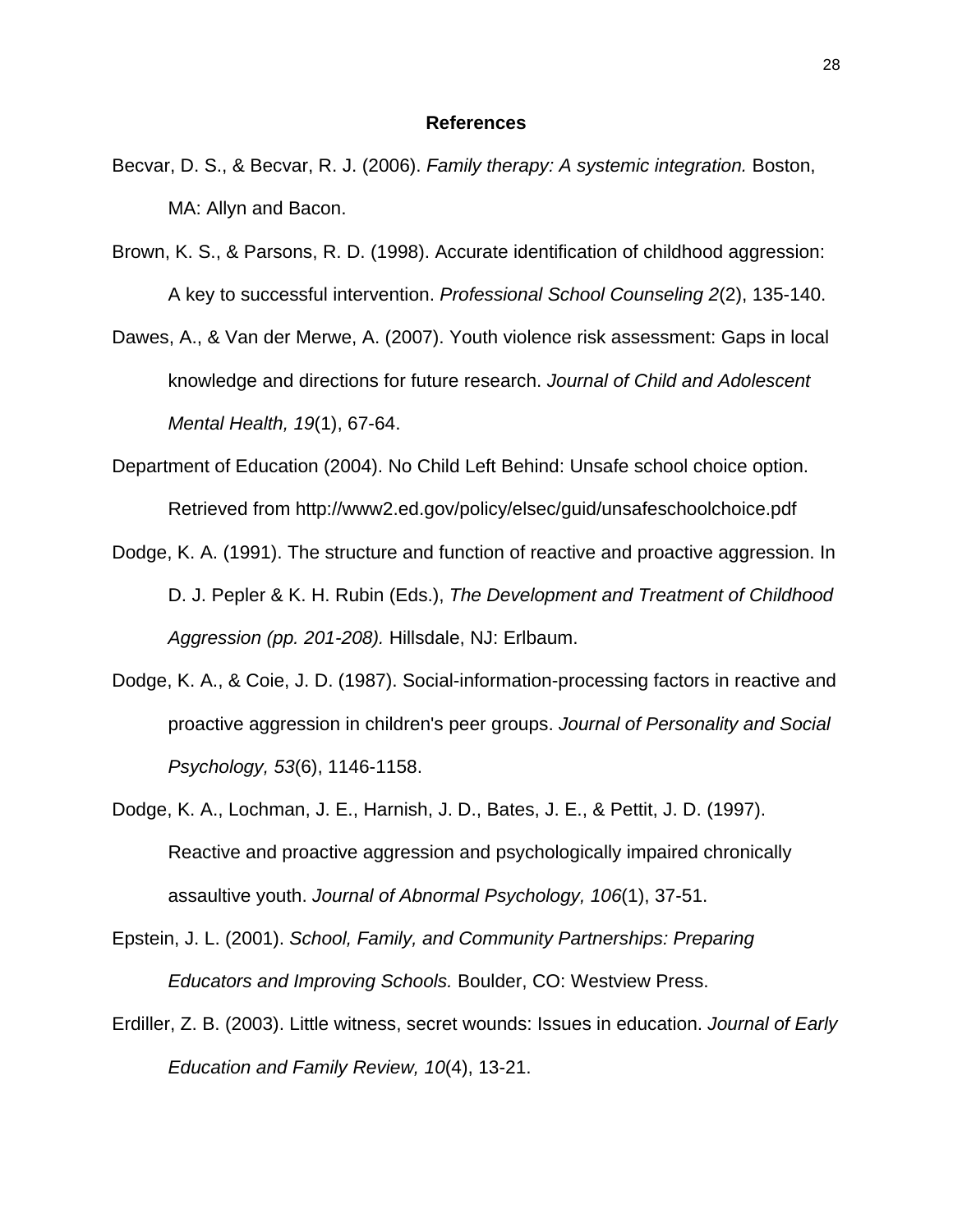- Farell, G. A., Bobrowski, C., & Bobrowski, P. (2006). Scoping workplace aggression in nursing; Findings from an Australian study. *Journal of Advanced Nursing, 55*(6), 778-787.
- Goldstein, A. P. (1994). *The ecology of aggression.* New York: Plenum Press.
- Hahn, C. (2008). *Doing qualitative research on your computer: A practical guide.*  Thousand Oaks, CA: Sage Publications.
- Hunt, R. (1993). Neurological patterns of aggression. *Journal of Emotional and Behavioral Problems, 2*(1), 14-20.
- Kilpatrick, A. C., & Holland, T. P. (2006). *Working with families: An integrative model by level of need.* Boston, MA: Allyn and Bacon.
- King, J. H., & Otis, H. G. (2004). Bridging the research-practice gap: Using applied inquiries to promote client advocacy. Retrieved from http://counselingoutfitters. com/vistas/vistas04/28.pdf
- Lambert, M. J., Garfield, S. L., & Bergin, A. E. (2003). Overview, trends, and future issues. In M. J. Lambert, (Ed.), *Bergin and Garfield's handbook of psychotherapy and behavior change* (5<sup>th</sup> ed.) (pp. 805–821). New York, NY: John Wiley & Sons.
- McAdams, C. R., III, & Foster, V. A. (1999). A conceptual framework for understanding violence in residential treatment. *Child and Youth Care Forum, 81-109.*

McAdams, C. R., III, Foster, V. A., Dotson-Blake, K., & Brendel, J. M. (2009). Dysfunctional family structures and aggression in children: A case for schoolbased, systemic approaches with violent students. *Journal of School Counseling, 7*(9). Retrieved from http://www.jsc.montana.edu/articles/v7n9.pdf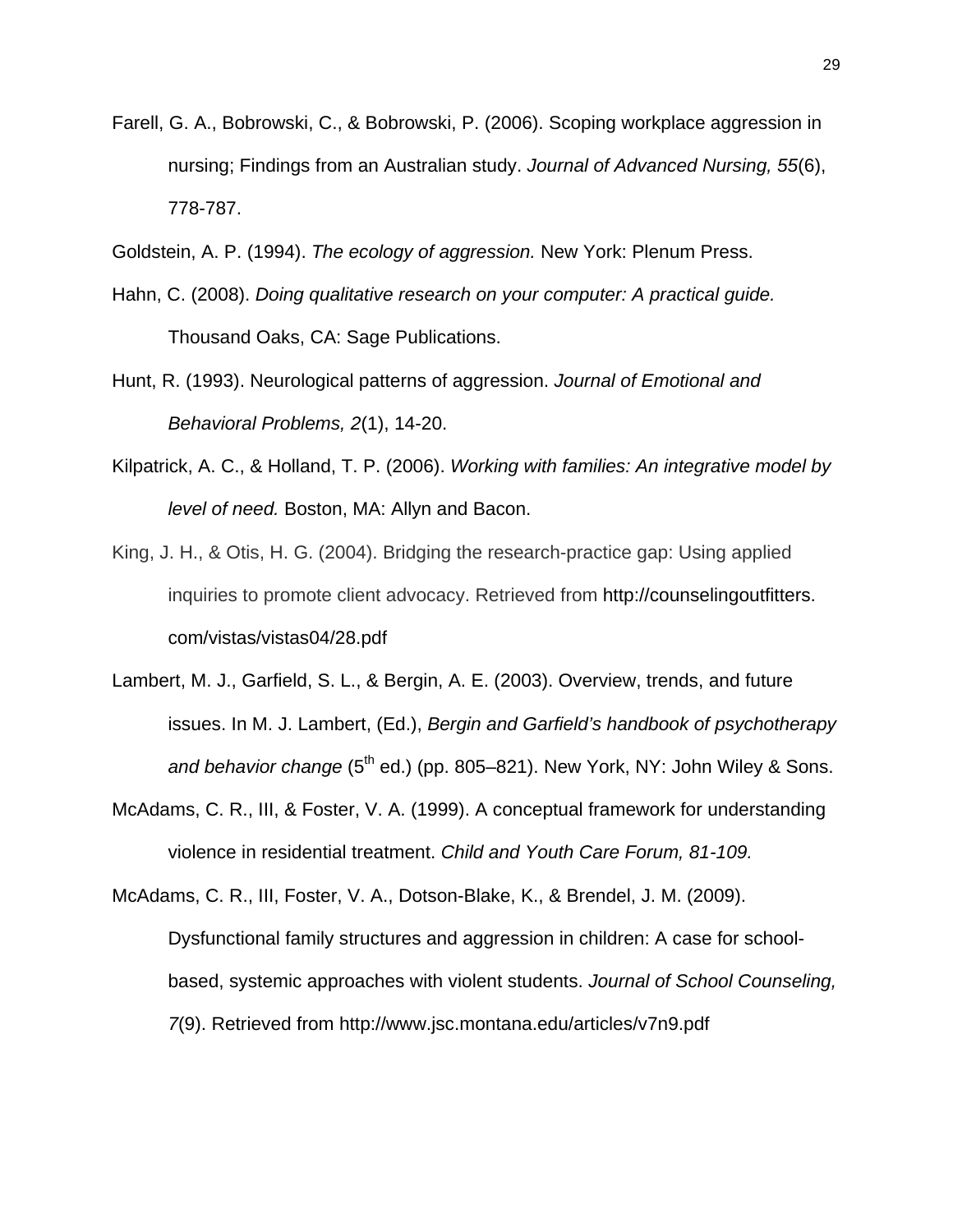- McAdams, C. R., & Lambie, G. W. (2003). A changing profile of aggression in schools: Its impact and implications for school personnel. *Preventing School Failure, 47*(3), 122-130.
- Paylo, M. J. (2005). Helping families search for solutions: Working with adolescents. The *Family Journal: Counseling and Therapy for Couples and Families, 13*(4), 456-458.
- Quinsey, V. L., Harris, G. T., Rice, M. E., & Cormier, C. (1998). *Violent offenders: Appraising and managing risk.* Washington, D.C.: American Psychological Association.
- Star, B. (1984). Patient violence/therapist safety. *Social Work, 29*(3), 225-30.
- Sterba, M., & Davis, J. (1999). *Dangerous kids.* Nebraska: Boys Town Press.
- Walker, H. M., Colvin, G., & Ramsey, E. (1995*). Antisocial behavior in school: Strategies and best practices.* Pacific Grove, CA: Prentice-Hall.